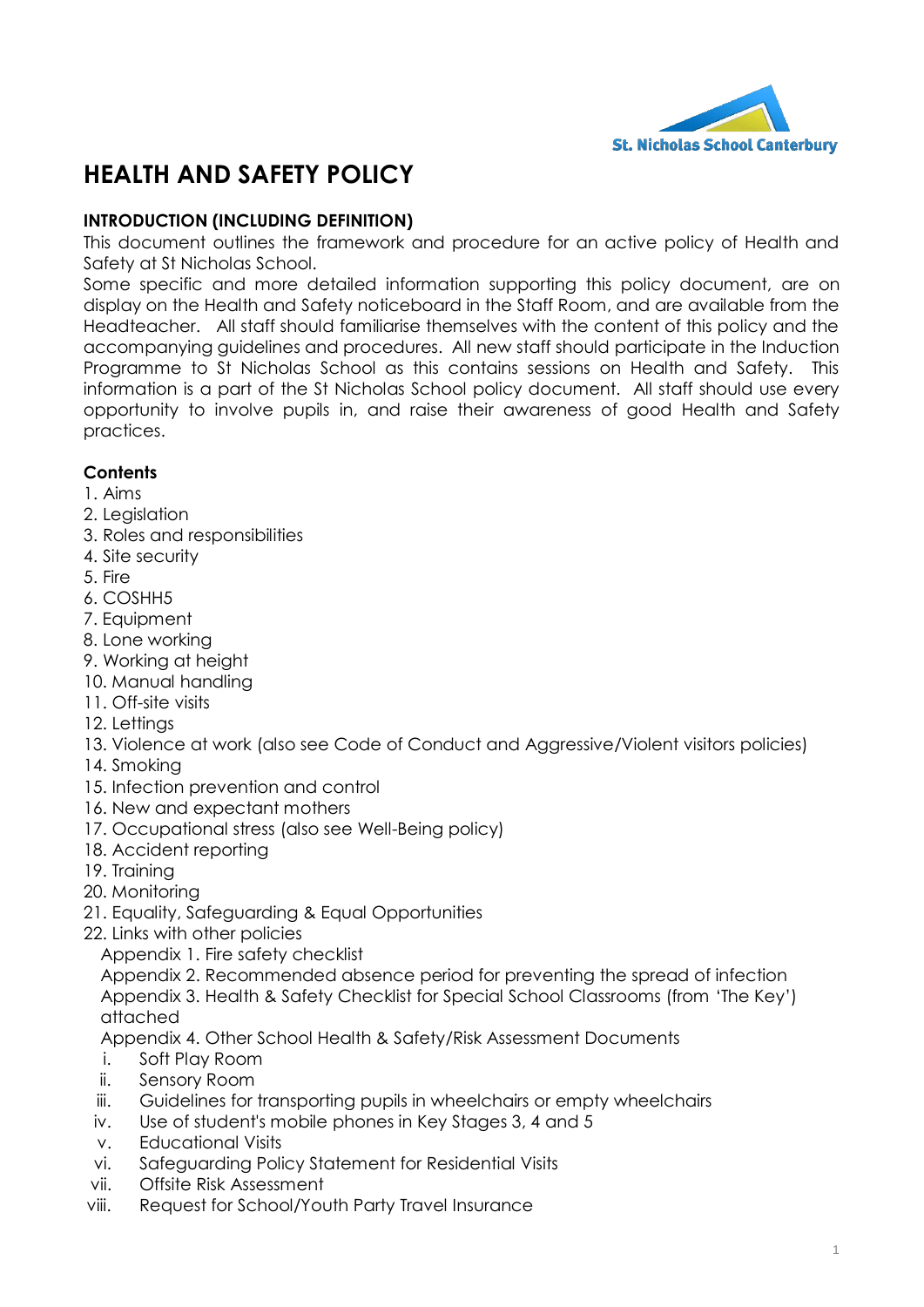- ix. Adverse Event "Near Miss" report and investigation form
- x. Emergency Procedures Guidelines (See SEMBCP)

[Appendix 5. Allergy Protocol](#page-12-0) – Nut

# <span id="page-1-0"></span>**1. Aims**

## **Statement of Intent:**

Our School aims to:

- provide and maintain a safe and healthy environment
- Establish and maintain safe working procedures amongst staff, pupils and all visitors to the school site
- Have robust procedures in place in case of emergencies
- Ensure that the premises and equipment are maintained safely, and are regularly inspected

The head teacher and governors are committed to establishing and implementing arrangements that will:

- ensure staff and pupils are safeguarded when on school premises, or engaged in off-site activities (e.g. school trips, sports events etc.).
- ensure the premises for which they are responsible have safe access and egress for all staff, pupils and visitors.
- provide adequate facilities and arrangements for welfare.
- provide and maintain safe plant and safe systems of work without risks to health.
- ensure safe use, handling, storage and transport of articles.
- provide suitable information, training, instruction and supervision to keep all staff, pupils and visitors safe.

Signed: Signed: Signed: Signed: Signed: Signed: Signed: Signed: Signed: Signed: Signed: Signed: Signed: Signed: Signed: Signed: Signed: Signed: Signed: Signed: Signed: Signed: Signed: Signed: Signed: Signed: Signed: Signed

*Head teacher Chair of Governors*

Date: Date:

## <span id="page-1-1"></span>**2. Legislation**

This policy is based on advice from the Department for Education on Health and Safety in [Schools](https://www.gov.uk/government/publications/health-and-safety-advice-for-schools) and the following legislation on:

- [The Health and Safety at Work etc. Act 1974,](http://www.legislation.gov.uk/ukpga/1974/37) which sets out the general duties employers have towards employees and duties relating to lettings
- [The Management of Health and Safety at Work Regulations 1992,](https://www.legislation.gov.uk/uksi/1992/2051/regulation/3/made) which require employers to make an assessment of the risks to the health and safety of their employees
- [The Management of Health and Safety at Work Regulations 1999,](https://www.legislation.gov.uk/uksi/1999/3242/contents/made) which require employers to carry out risk assessments, make arrangements to implement necessary measures, and arrange for appropriate information and training
- [The Control of Substances Hazardous to Health Regulations 2002,](https://www.legislation.gov.uk/uksi/2002/2677/contents/made) which require employers to control substances that are hazardous to health
- [The Reporting of Injuries, Diseases and Dangerous Occurrences Regulations \(RIDDOR\)](https://www.legislation.gov.uk/uksi/2013/1471/schedule/1/paragraph/1/made)  [2013,](https://www.legislation.gov.uk/uksi/2013/1471/schedule/1/paragraph/1/made) which state that some accidents must be reported to the Health and Safety Executive and set out the timeframe for this and how long records of such accidents must be kept
- [The Health and Safety \(Display Screen Equipment\) Regulations](http://www.legislation.gov.uk/uksi/1992/2792/contents/made) 1992, which require employers to carry out digital screen equipment assessments and states users' entitlement to an eyesight test
- [The Gas Safety \(Installation and Use\) Regulations 1998,](https://www.legislation.gov.uk/uksi/1998/2451/regulation/4/made) which require work on gas fittings to be carried out by someone on the Gas Safe Register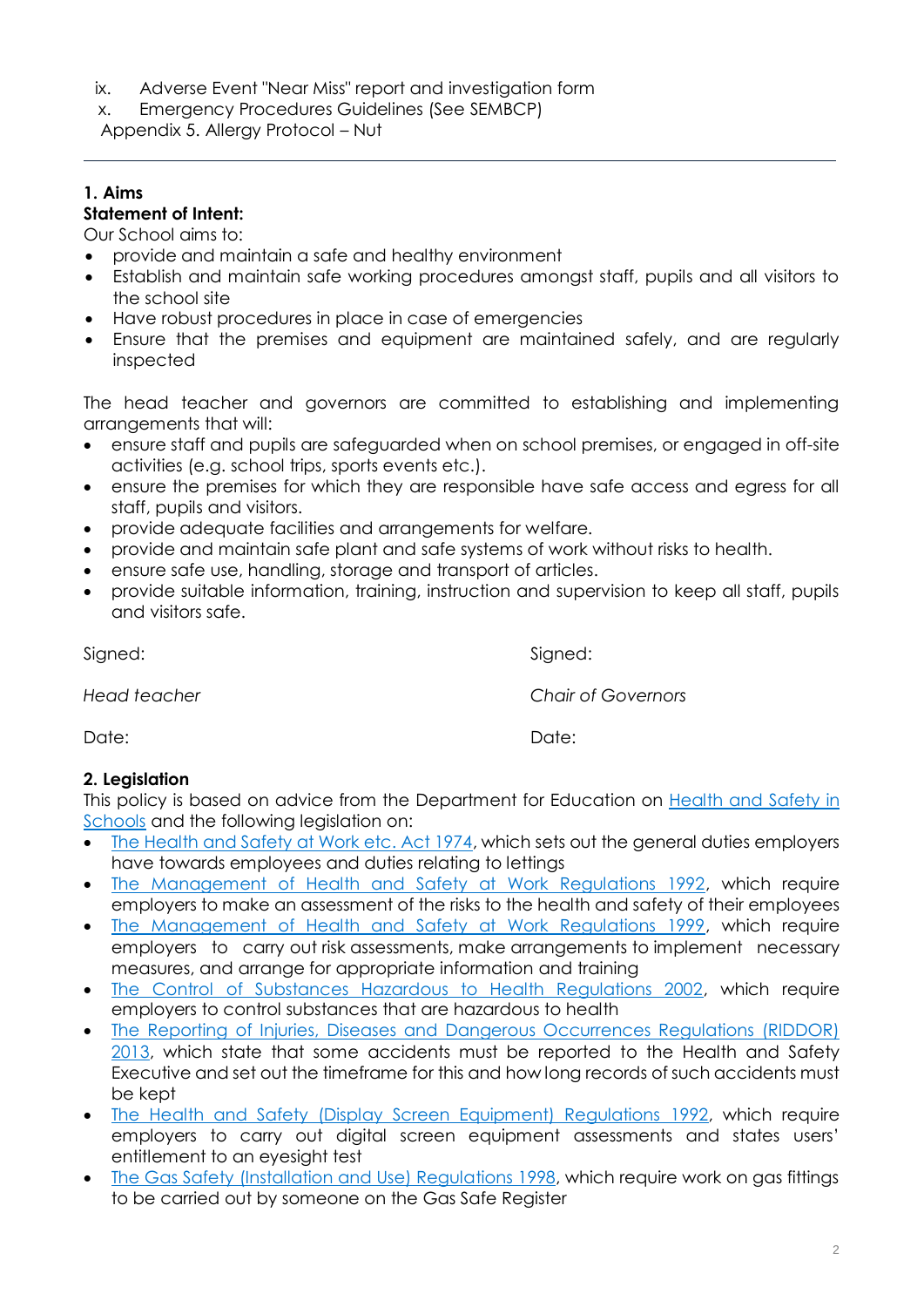- [The Regulatory Reform \(Fire Safety\) Order 2005,](https://www.legislation.gov.uk/uksi/2005/1541/part/2/made) which requires employers to take general fire precautions to ensure the safety of their staff
- [The Work at Height Regulations 2005,](https://www.legislation.gov.uk/uksi/2005/735/contents/made) which requires employers to protect their staff from falls from height.

The school follows [National Guidance Published by Public Health England](https://www.gov.uk/government/publications/health-protection-in-schools-and-other-childcare-facilities/chapter-9-managing-specific-infectious-diseases) when responding to infection control issues.

Sections of this policy are also based on the Statutory Framework for the Early Years [Foundation Stage.](https://www.gov.uk/government/publications/early-years-foundation-stage-framework--2)

## <span id="page-2-0"></span>**3. ROLES AND RESPONSIBILITIES**

## **3.1 The local authority and governing board**

Kent County Council has ultimate responsibility for health and safety matters in the school, but delegate's responsibility for the strategic management of such matters to the school's governing board.

The governing board delegates operational matters and day-to-day tasks to the headteacher and staff members.

## **3.1 The governing board**

The governing board has ultimate responsibility for health and safety matters in the school, but will delegate day-to-day responsibility to Headteacher.

The governing board has a duty to take reasonable steps to ensure that staff and pupils are not exposed to risks to their health and safety. This applies to activities on or off the school premises.

The governing board, as the employer, also has a duty to:

- Assess the risks to staff and others affected by school activities in order to identify and introduce the health and safety measures necessary to manage those risks
- Inform employees about risks and the measures in place to manage them
- Ensure that adequate health and safety training is provided

The nominated governor who oversees health and safety is Joe White.

## **3.2 Headteacher**

The headteacher is responsible for health and safety day-to-day. This involves:

- Implementing the health and safety policy
- Ensuring there is enough staff to safely supervise pupils
- Ensuring that the school building and premises are safe and regularly inspected
- Providing adequate training for school staff
- Reporting to the governing board on health and safety matters
- Ensuring appropriate evacuation procedures are in place and regular fire drills are held
- Ensuring that in their absence, health and safety responsibilities are delegated to another member of staff
- Ensuring all risk assessments are completed and reviewed
- Monitoring cleaning contracts, and ensuring cleaners are appropriately trained and have access to personal protective equipment, where necessary

In the headteacher's absence, Stephen King (Deputy Headteacher) assumes the above day-to-day health and safety responsibilities.

## **3.3 Health and safety lead**

The nominated health and safety lead is Stephen King (Deputy Headteacher).

# **3.4 Staff**

School staff have a duty to take care of pupils in the same way that a prudent parent would do so.

Staff will: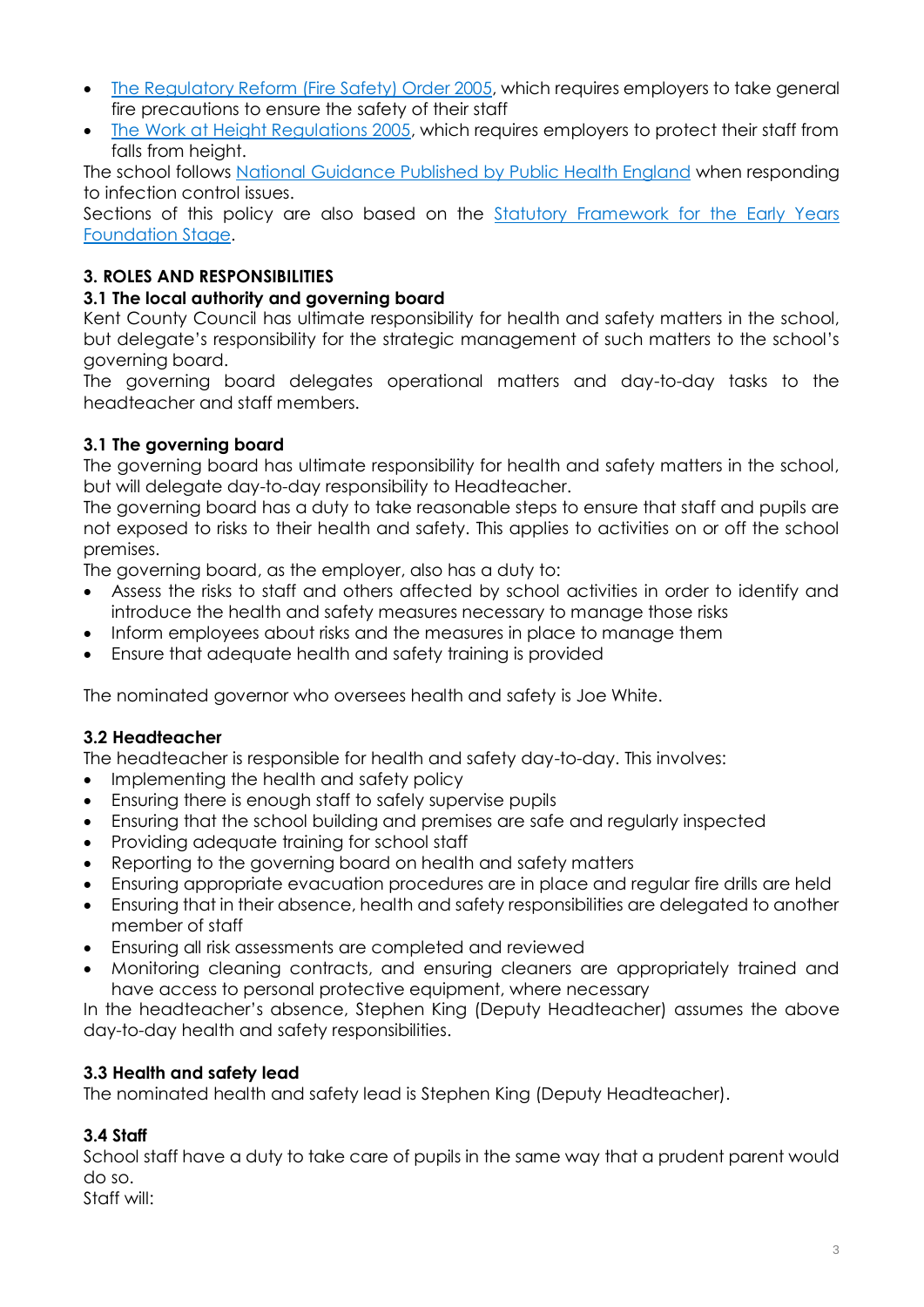- Take reasonable care of their own health and safety and that of others who may be affected by what they do at work
- Co-operate with the school on health and safety matters
- Work in accordance with training and instructions
- Inform the appropriate person of any work situation representing a serious and immediate danger so that remedial action can be taken
- Model safe and hygienic practice for pupils
- Understand emergency evacuation procedures and feel confident in implementing them

## **3.5 Pupils and parents**

Pupils and parents are responsible for following the school's health and safety advice, onsite and off-site, and for reporting any health and safety incidents to a member of staff.

## **3.6 Contractors**

Contractors will agree health and safety practices with the Headteacher and/or site manager before starting work. Before work begins the contractor will provide evidence that they have completed an adequate risk assessment of all their planned work.

## <span id="page-3-0"></span>**4. SITE SECURITY**

Kenny Woods (Site Manager) and the Site Management Team are responsible for the security of the school site in and out of school hours. They are responsible for visual inspections of the site, and for the intruder and fire alarm systems.

The Headteacher, the Site Management Team and the site management team are key holders and will respond to an emergency.

#### <span id="page-3-1"></span>**5. FIRE**

Emergency exits, assembly points and assembly point instructions/Fire Action Plans are clearly identified by safety signs and notices which are available in all classrooms, corridors and many offices. Fire risk assessment of the premises will be reviewed regularly.

Emergency evacuations are practised at least **once a term/3 times per year.**

The fire alarm is a loud buzzer, with a flashing red light on the unit.

Fire alarm testing will take place weekly on a Saturday.

New staff will be trained in fire safety and all staff and pupils will be made aware of any new fire risks.

In the event of a fire:

- The alarm will be raised immediately by whoever discovers the fire and emergency services contacted. Evacuation procedures will also begin immediately
- Fire extinguishers may be used by staff only, and only then if staff are trained in how to operate them and are confident they can use them without putting themselves or others at risk
- Staff and pupils will congregate at the assembly points. These are at the rear of the main playground for all classes and pupils or near the front gate – for general visitors, people in the training centre or staff within the office/medical staff area.
- Form tutors/class teachers will take a register of pupils, which will then be checked against the attendance register of that day.
- The Admin Manager will take a register of all staff.
- Staff and pupils will remain outside the building until the emergency services say it is safe to re-enter

The school will have special arrangements in place for the evacuation of people with mobility needs and fire risk assessments will also pay particular attention to those with disabilities.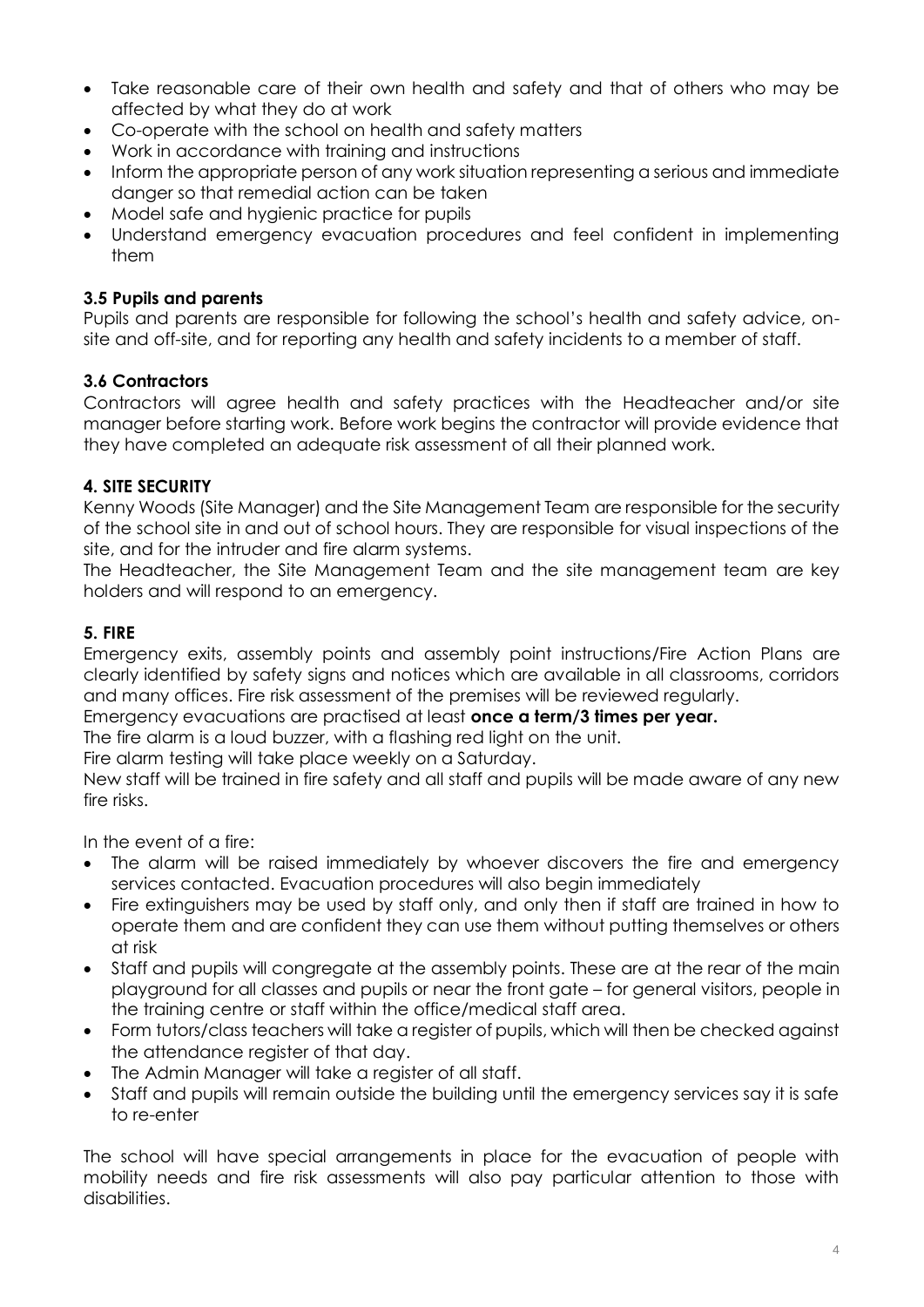Specific arrangements are in place for the evacuation of people with mobility needs and/or sensory impairments. Details of specific escape routes and who is responsible for assisting people in need are outlined the personal emergency evacuation plans (PEEPs) policy and their individual plan.

A fire safety checklist can be found in appendix 1.

# <span id="page-4-0"></span>**6. COSHH**

Schools are required to control hazardous substances, which can take many forms, including:

- Chemicals
- Products containing chemicals
- **•** Fumes
- Dusts
- Vapours
- Mists
- Gases and asphyxiating gases
- Germs that cause diseases, such as leptospirosis or legionnaires disease

Control of substances hazardous to health (COSHH) risk assessments are completed by Kenny Woods (Site Manager) and circulated to all employees who work with hazardous substances. Staff will also be provided with protective equipment, where necessary. All class staff will also be trained in the safe use of such substances and the COSHH forms themselves, by the Site Manager on an annual basis.

Our staff use and store hazardous products in accordance with instructions on the product label. All hazardous products are kept in their original containers, with clear labelling and product information.

Insert additional information on how hazardous products will be stored and details on pupil access to substances.

Any hazardous products are disposed of in accordance with specific disposal procedures. Emergency procedures, including procedures for dealing with spillages, are displayed near where hazardous products are stored and in areas where they are routinely used.

## **6.1 Gas safety**

- Installation, maintenance and repair of gas appliances and fittings will be carried out by a competent Gas Safe registered engineer
- Gas pipework, appliances and flues are regularly maintained
- All rooms with gas appliances are checked to ensure that they have adequate ventilation

#### **6.2 Legionella**

- A water risk assessment has been completed by Kenny Woods (Site Manager). He is responsible for ensuring that the identified operational controls are conducted and recorded in the school's water log book
- This risk assessment will be reviewed every year and when significant changes have occurred to the water system and/or building footprint
- The risks from legionella are mitigated by the following: hot and cold water testing every month. Showers run every week and descaled every half term. Off-site shower units – are run for 10 mins each week.

## **6.3 Asbestos**

 All appropriate staff are briefed on the hazards of asbestos, the location of any asbestos in the school and the action to take if they suspect they have disturbed it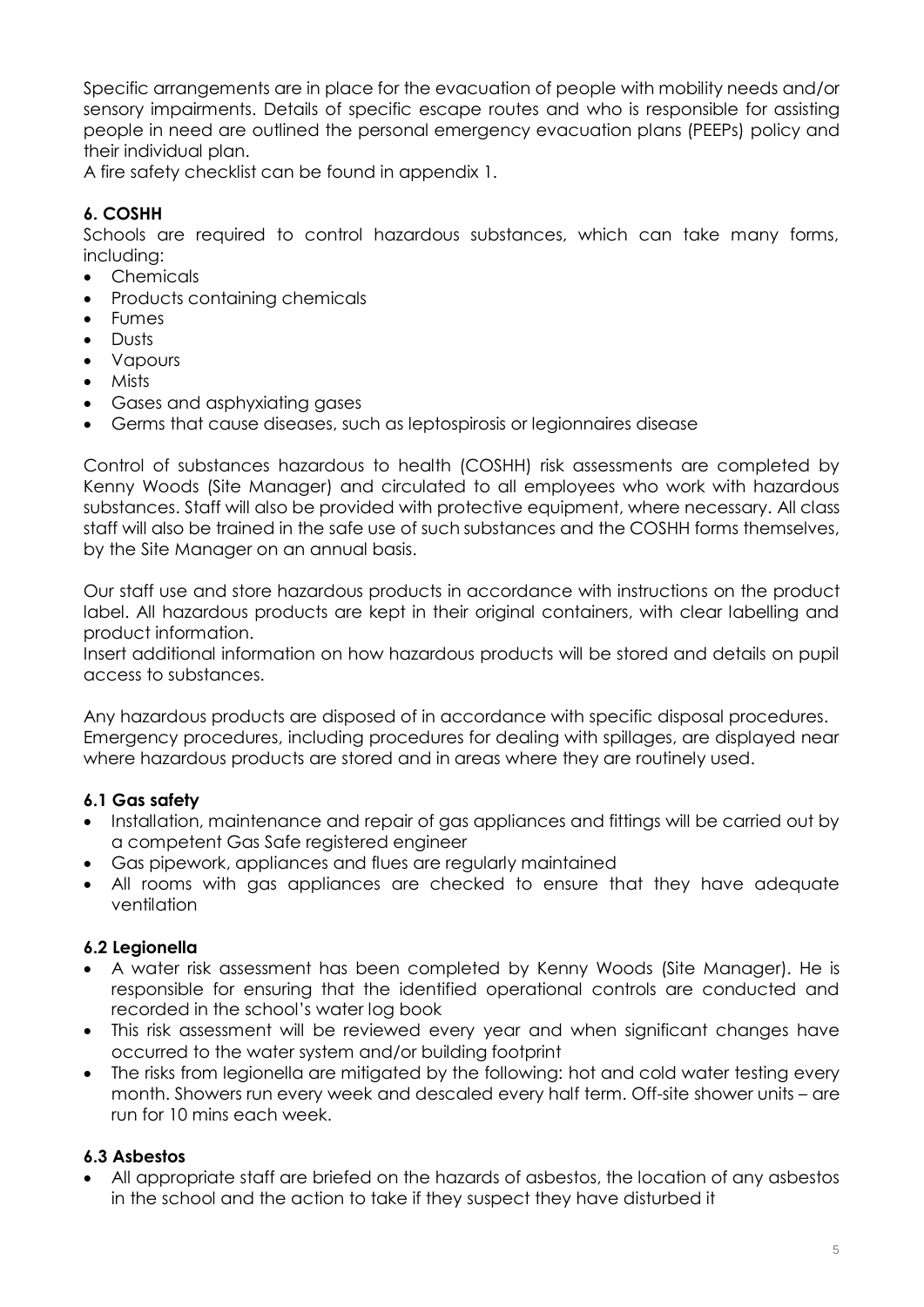- Arrangements are in place to ensure that contractors are made aware of any asbestos on the premises and that it is not disturbed by their work
- Contractors will be advised that if they discover material which they suspect could be asbestos, they will stop work immediately until the area is declared safe
- A record is kept of the location of asbestos that has been found on the school site

# <span id="page-5-0"></span>**7. EQUIPMENT**

- All equipment and machinery is maintained in accordance with the manufacturer's instructions. In addition, maintenance schedules outline when extra checks should take place
- When new equipment is purchased, it is checked to ensure that it meets appropriate educational standards
- All equipment is stored in the appropriate storage containers and areas. All containers are labelled with the correct hazard sign and contents

## **7.1 Electrical equipment**

- All staff are responsible for ensuring that they use and handle electrical equipment sensibly and safely
- Any pupil or volunteer who handles electrical appliances does so under the supervision of the member of staff who so directs them
- Any potential hazards will be reported to Kenny Woods (Site Manager) immediately
- Permanently installed electrical equipment is connected through a dedicated isolator switch and adequately earthed
- Only trained staff members can check plugs
- There is an ongoing and annual PAT testing programme that takes place during each half term holiday on a rolling basis.
- All isolators switches are clearly marked to identify their machine
- Electrical apparatus and connections will not be touched by wet hands and will only be used in dry conditions
- Maintenance, repair, installation and disconnection work associated with permanently installed or portable electrical equipment is only carried out by a qualified person – let Kenny immediately and he will let a qualified electrician look into the situation.

## **7.2 PE equipment**

- Pupils are taught how to carry out and set up PE equipment safely and efficiently. Staff check that equipment is set up safely
- Any concerns about the condition of the gym floor or other apparatus will be reported to Matt Harris/Simon Bryant (PE Co-ordinators) and to Kenny Woods (Site Manager).

## **7.3 Display screen equipment**

- All staff who use computers daily as a significant part of their normal work have a display screen equipment (DSE) assessment carried out. 'Significant' is taken to be continuous/near continuous spells of an hour or more at a time
- Staff identified as DSE users are entitled to an eyesight test for DSE use upon request, and at regular intervals thereafter, by a qualified optician (and corrective glasses provided if required specifically for DSE use)

Where an individual staff member has an individual need for specialist seating, keyboard/mouse/screens to access their duties or access DSE this is arranged, as and when required.

## **7.4 Specialist equipment**

Parents are responsible for the maintenance and safety of their children's wheelchairs. In school, staff promote the responsible use of wheelchairs.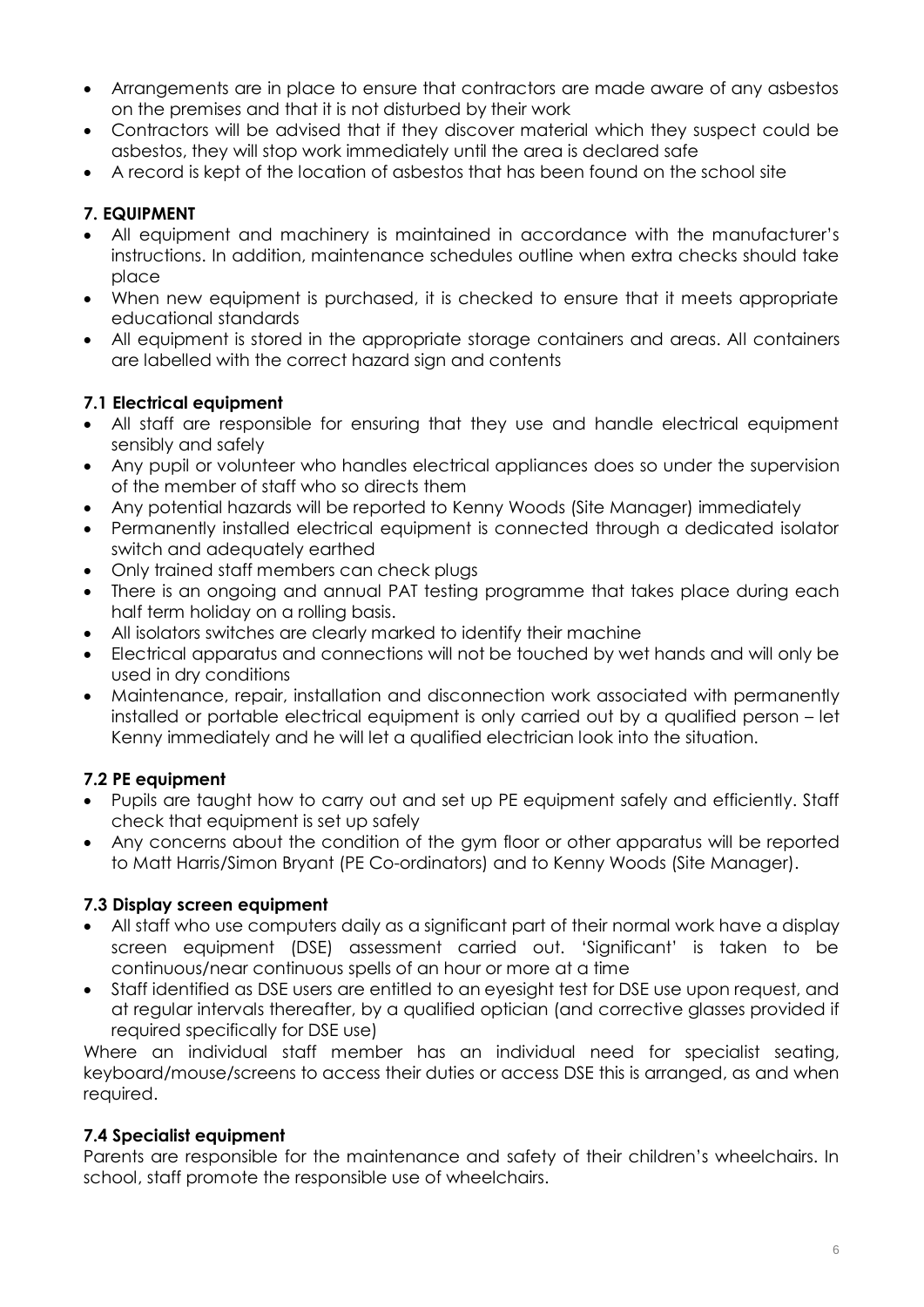Oxygen cylinders are stored in a designated space, and staff are trained in the removal storage and replacement of oxygen cylinders.

## <span id="page-6-0"></span>**8. LONE WORKING (see Lone Worker policy)**

Lone working may include:

- Late working
- Home or site visits
- Weekend working
- Site manager duties
- Site cleaning duties
- Working in a single occupancy office

Potentially dangerous activities, such as those where there is a risk of falling from height, will not be undertaken when working alone. If there are any doubts about the task to be performed then the task will be postponed until other staff members are available.

If lone working is to be undertaken, a colleague, friend or family member will be informed about where the member of staff is and when they are likely to return.

<span id="page-6-1"></span>The lone worker will ensure that they are medically fit to work alone.

## **9. WORKING AT HEIGHT**

We will ensure that work is properly planned, supervised and carried out by competent people with the skills, knowledge and experience to do the work. In addition:

- The Kenny Woods (Site Manager) retains ladders for working at height
- Pupils are prohibited from using ladders
- Staff will wear appropriate footwear and clothing when using ladders
- Contractors are expected to provide their own ladders for working at height
- Before using a ladder, staff are expected to conduct a visual inspection to ensure its safety
- <span id="page-6-2"></span>Access to high levels, such as roofs, is only permitted by trained persons

## **10. MANUAL HANDLING (See Moving and Handling Policy)**

It is up to individuals to determine whether they are fit to lift or move equipment and furniture. If an individual feels that to lift an item could result in injury or exacerbate an existing condition, they will ask for assistance.

The school will ensure that proper mechanical aids and lifting equipment are available in school, and that staff are trained in how to use them safely.

Staff and pupils are expected to use the following basic manual handling procedure:

- Plan the lift and assess the load. If it is awkward or heavy, use a mechanical aid, such as a trolley, or ask another person to help
- Take the more direct route that is clear from obstruction and is as flat as possible
- Ensure the area where you plan to offload the load is clear
- When lifting, bend your knees and keep your back straight, feet apart and angled out. Ensure the load is held close to the body and firmly. Lift smoothly and slowly and avoid twisting, stretching and reaching where practicable

## <span id="page-6-3"></span>**11. OFF-SITE VISITS (see Moving and Handling Policy)**

When taking pupils off the school premises, we will ensure that:

- Risk assessments will be completed where off-site visits and activities require them
- All off-site visits are appropriately staffed
- Staff will take a school mobile phone, a portable first aid kit, information about the specific medical needs of pupils along with the parents' contact details
- There will always be at least one first aider on school trips and visits
- For trips and visits with pupils in the Early Years Foundation Stage, there will always be at least one first aider with a current paediatric first aid certificate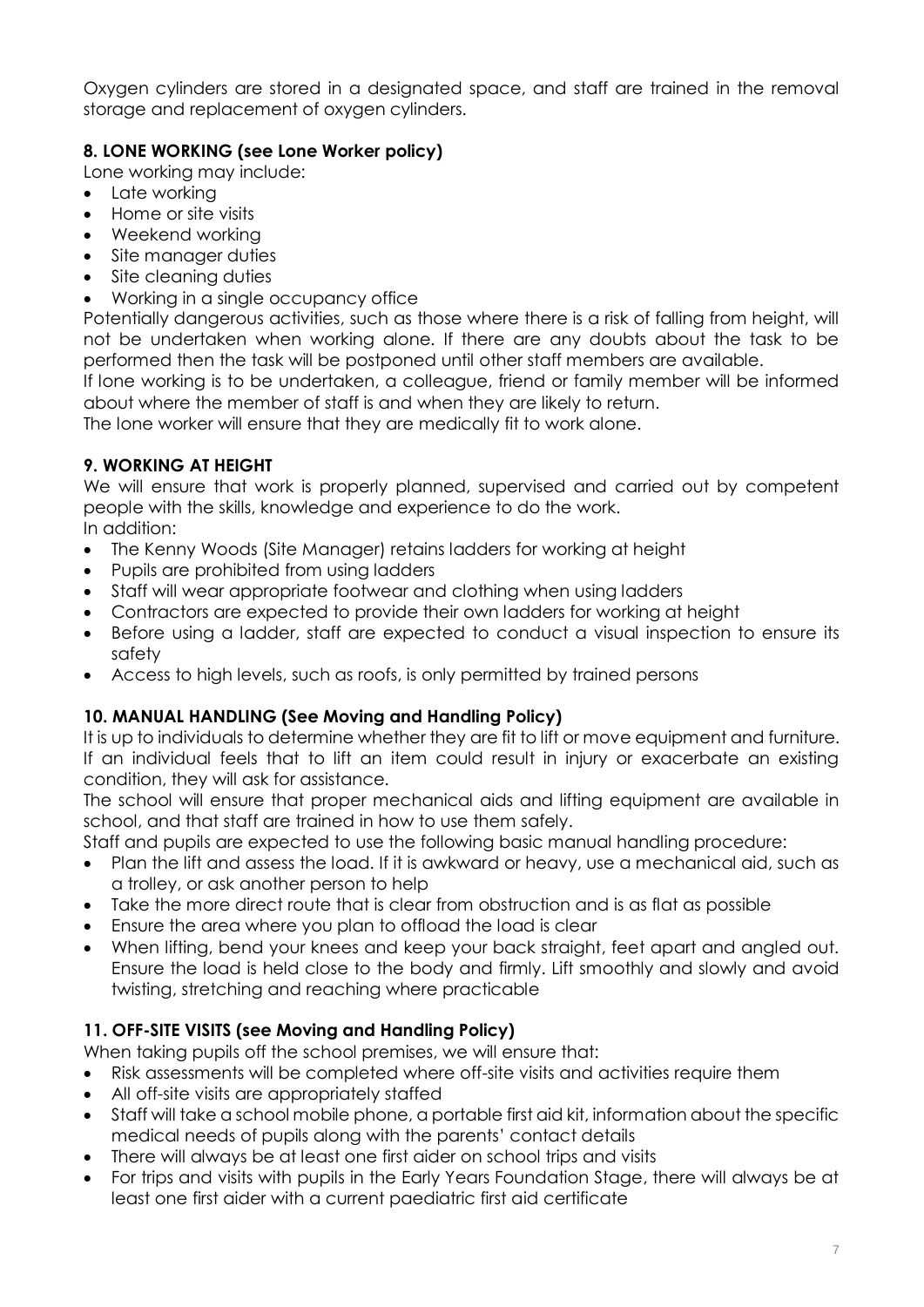For other trips, there will always be at least one first aider on schools trips and visits

## <span id="page-7-0"></span>**12. LETTINGS (see Lettings Policy)**

This policy applies to lettings. Those who hire any aspect of the school site or any facilities will be made aware of the content of the school's health and safety policy, and will have responsibility for complying with it. The new safeguarding requirements for lettings and contractors are found in the CP policy.

## <span id="page-7-1"></span>**13. VIOLENCE AT WORK (see Staff Code of Conduct)**

We believe that staff should not be in any danger at work, and will not tolerate violent or threatening behaviour towards our staff.

All staff will report any incidents of aggression or violence (or near misses) directed to themselves to their line manager/headteacher immediately. This applies to violence from pupils, visitors or other staff.

## <span id="page-7-2"></span>**14. SMOKING**

<span id="page-7-3"></span>Smoking is not permitted anywhere on the school premises.

#### **15. INFECTION PREVENTION AND CONTROL (See Covid-19 Risk Assessment)**

We follow national guidance published by Public Health England when responding to infection control issues. We will encourage staff and pupils to follow this good hygiene practice, outlined below, where applicable.

#### **15.1 Handwashing (See Covid-19 Risk Assessment)**

- Wash hands with liquid soap and warm water (for at least 20 seconds), and dry with paper towels
- Always wash hands after using the toilet, before eating or handling food, and after handling animals
- Cover all cuts and abrasions with waterproof dressings

#### **15.2 Coughing and sneezing (see Coronavirus Risk Assessment)**

- Cover mouth and nose with a tissue
- Wash hands after using or disposing of tissues
- Spitting is discouraged

#### **15.3 Personal protective equipment**

- Wear disposable non-powdered vinyl or latex-free CE-marked gloves and disposable plastic aprons where there is a risk of splashing or contamination with blood/body fluids (for example, nappy or pad changing)
- Wear goggles if there is a risk of splashing to the face
- Use the correct personal protective equipment when handling cleaning chemicals

#### **15.4 Cleaning of the environment**

- Clean the environment frequently and thoroughly
- Clean the environment, including toys and equipment, frequently and thoroughly

#### **15.5 Cleaning of blood and body fluid spillages**

- Clean up all spillages of blood, faeces, saliva, vomit, nasal and eye discharges immediately and wear personal protective equipment
- When spillages occur, clean using a product that combines both a detergent and a disinfectant and use as per manufacturer's instructions. Ensure it is effective against bacteria and viruses and suitable for use on the affected surface
- Never use mops for cleaning up blood and body fluid spillages use disposable paper towels and discard clinical waste as described below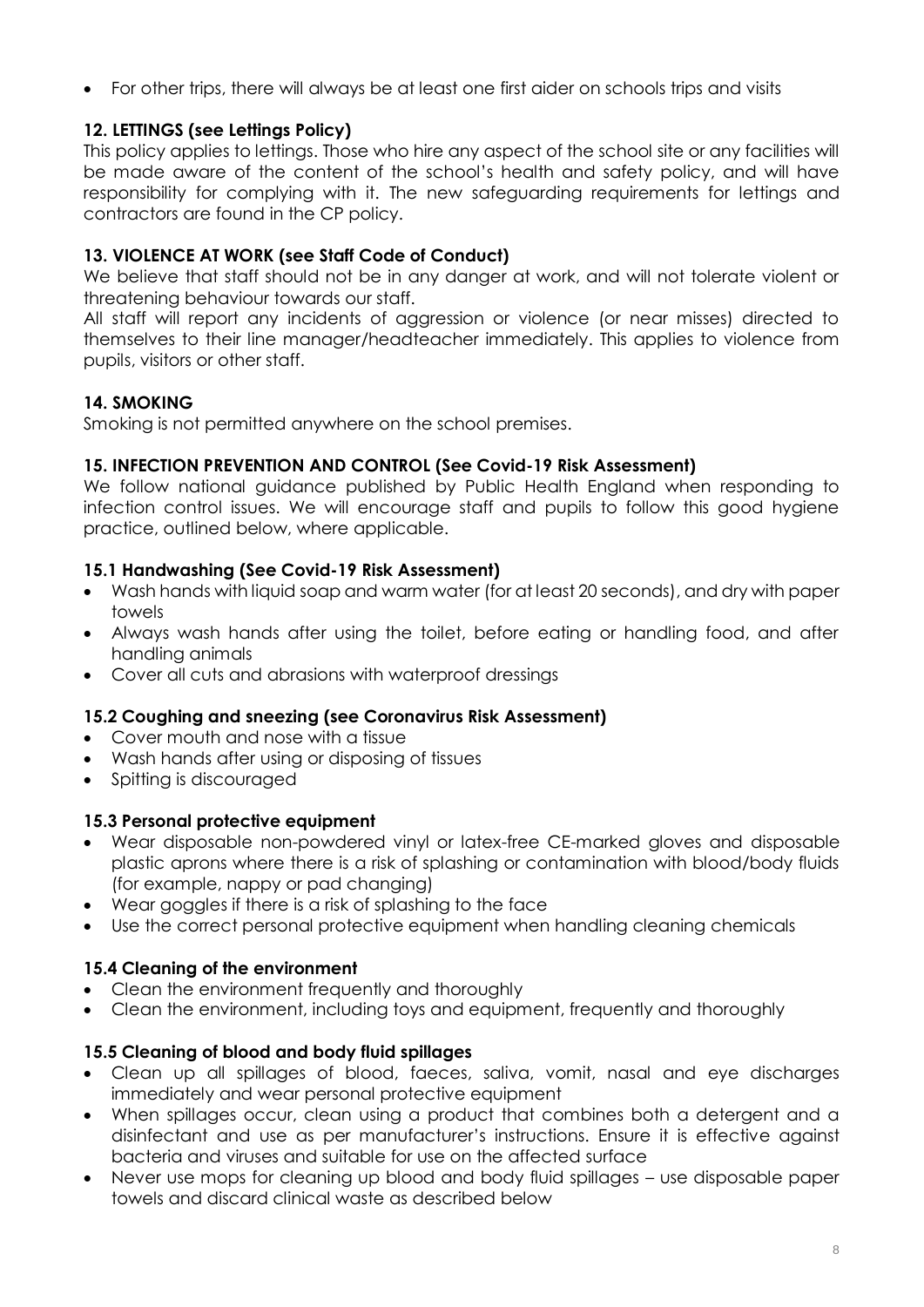Make spillage kits available for blood spills

# **15.6 Laundry**

- Wash laundry in a dedicated facility (Primary, Secondary or 6<sup>th</sup> Form Laundry rooms)
- Wash soiled linen separately and at the hottest wash the fabric will tolerate
- Wear personal protective clothing when handling soiled linen
- Bag children's soiled clothing to be sent home, never rinse by hand

# **15.7 Clinical waste**

- Always segregate domestic and clinical waste, in accordance with local policy
- Used nappies/pads, gloves, aprons and soiled dressings are stored in correct clinical waste bags in foot-operated bins
- Remove clinical waste with a registered waste contractor
- Remove all clinical waste bags when they are two-thirds full and store in a dedicated, secure area while awaiting collection

# **15.8 Animals**

- Wash hands before and after handling any animals
- Keep animals' living quarters clean and away from food areas
- Dispose of animal waste regularly, and keep litter boxes away from pupils
- Supervise pupils when playing with animals
- Seek veterinary advice on animal welfare and animal health issues, and the suitability of the animal as a pet

# **15.9 Pupils vulnerable to infection**

Some medical conditions make pupils vulnerable to infections that would rarely be serious in most children. The school will normally have been made aware of such vulnerable children. These children are particularly vulnerable to chickenpox, measles or slapped cheek disease (parvovirus B19) and, if exposed to either of these, the parent/carer will be informed promptly and further medical advice sought. We will advise these children to have additional immunisations, for example for pneumococcal and influenza.

## **15.10 Exclusion periods for infectious diseases**

The school will follow recommended exclusion periods outlined by Public Health England, summarised in appendix 4.

In the event of an epidemic/pandemic, we will follow advice from Public Health England about the appropriate course of action (see COVID-19 Risk Assessment).

# <span id="page-8-0"></span>**16. NEW AND EXPECTANT MOTHERS**

Risk assessments will be carried out whenever any employee or pupil notifies the school that they are pregnant.

Appropriate measures will be put in place to control risks identified, within an individualised risk assessment. Some specific risks are summarised below:

- Chickenpox can affect the pregnancy if a woman has not already had the infection. Expectant mothers should report exposure to antenatal carer and GP at any stage of exposure. Shingles is caused by the same virus as chickenpox, so anyone who has not had chickenpox is potentially vulnerable to the infection if they have close contact with a case of shingles
- If a pregnant woman comes into contact with measles or German measles (rubella), she should inform her antenatal carer and GP immediately to ensure investigation
- <span id="page-8-1"></span> Slapped cheek disease (parvovirus B19) can occasionally affect an unborn child. If exposed early in pregnancy (before 20 weeks), the pregnant woman should inform her antenatal care and GP as this must be investigated promptly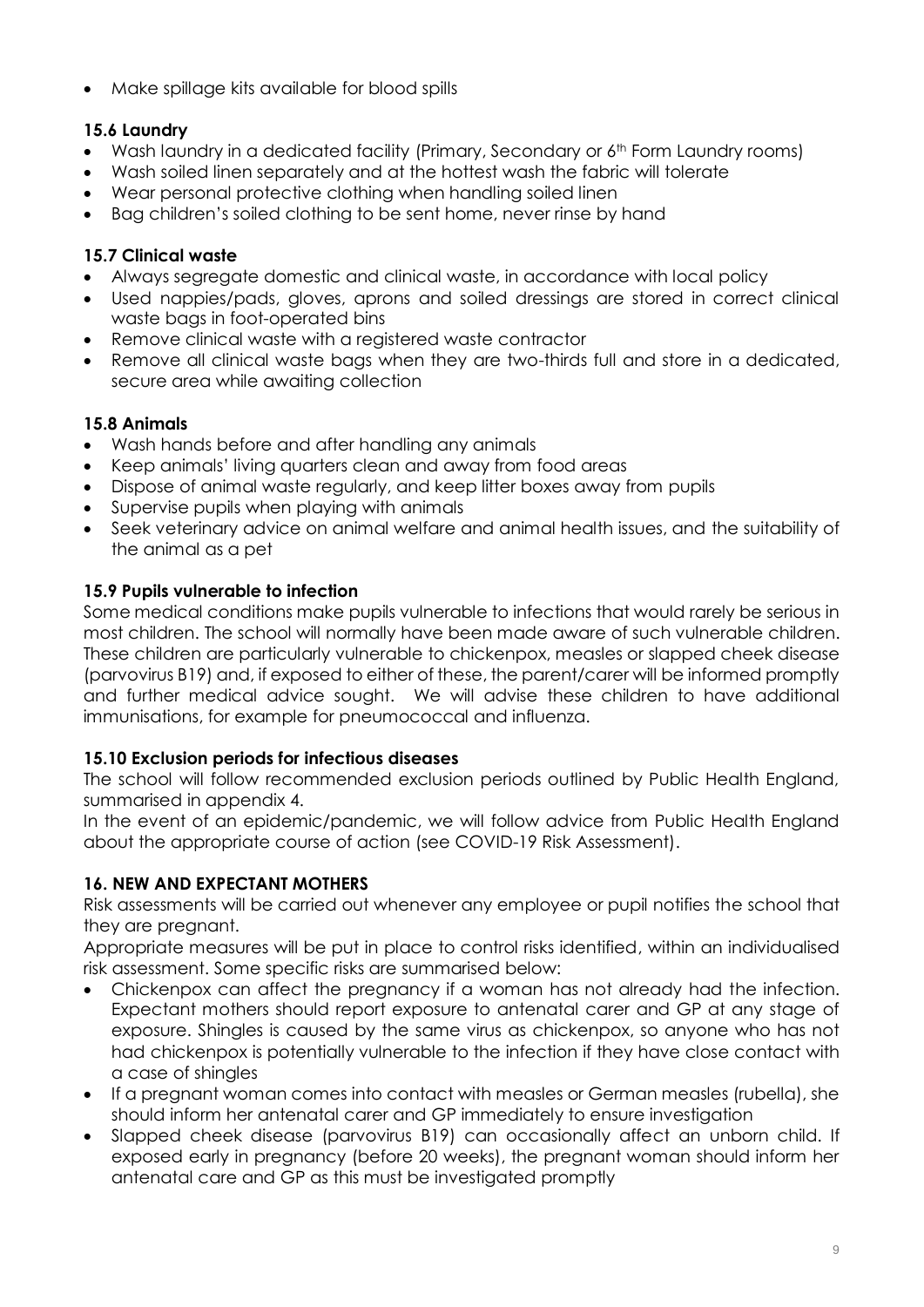## **17. OCCUPATIONAL STRESS (see Well-being policy and Moving & Handling policy)**

We are committed to promoting high levels of health and wellbeing and recognise the importance of identifying and reducing workplace stressors through risk assessment. Systems are in place within the school for responding to individual concerns and monitoring staff workloads.

## <span id="page-9-0"></span>**18. ACCIDENT REPORTING**

All staff accidents are reported to KCC via their accident reporting form and their online portal. First Aiders (At Work) will keep records of their own, recording details of their treatment of staff and visitors who require first aid support. Pupil accidents are reported currently via the accident form but will be reported alongside pupil first aid administration records via the CPOMS system.

## **18.1 Accident record book**

- An accident form will be completed as soon as possible after the accident occurs by the member of staff or first aider who deals with it, using the KCC model form (for pupils a CPOMS record will be completed). As much detail as possible will be supplied when reporting an accident
- Information about injuries will also be kept in the pupil's educational records.
- Records held in the first aid and accident book will be retained by the school for a minimum of 3 years, in accordance with regulation 25 of the Social Security (Claims and Payments) Regulations 1979, and then securely disposed of according to the guidance of the LRMS toolkit.

## **18.2 Reporting to the Health and Safety Executive**

The Deputy Headteacher or Assistant Headteacher (Primary) will keep a record of any accident which results in a reportable injury, disease, or dangerous occurrence as defined in the RIDDOR 2013 legislation (regulations 4, 5, 6 and 7).

The Deputy Headteacher or Assistant Headteacher (Primary) will report these to the Health and Safety Executive as soon as is reasonably practicable and in any event within 10 days of the incident.

Reportable injuries, diseases or dangerous occurrences include:

- *Death*
	- *Specified injuries. These are:*
		- o *Fractures, other than to fingers, thumbs and toes*
		- o *Amputations*
		- o *Any injury likely to lead to permanent loss of sight or reduction in sight*
		- o *Any crush injury to the head or torso causing damage to the brain or internal organs* o *Serious burns (including scalding)*
		- o *Any scalping requiring hospital treatment*
		- o *Any loss of consciousness caused by head injury or asphyxia*
		- o *Any other injury arising from working in an enclosed space which leads to hypothermia or heat-induced illness, or requires resuscitation or admittance to hospital for more than 24 hours*
- *Injuries where an employee is away from work or unable to perform their normal work duties for more than 3-7 consecutive days*
- *Where an accident leads to someone being taken to hospital*
- *Where something happens that does not result in an injury, but could have done*
- *Near-miss events that do not result in an injury, but could have done. Examples of nearmiss events relevant to schools include, but are not limited to:* 
	- o *The collapse or failure of load-bearing parts of lifts and lifting equipment*
	- o *The accidental release of a biological agent likely to cause severe human illness*
	- o *The accidental release or escape of any substance that may cause a serious injury or damage to health*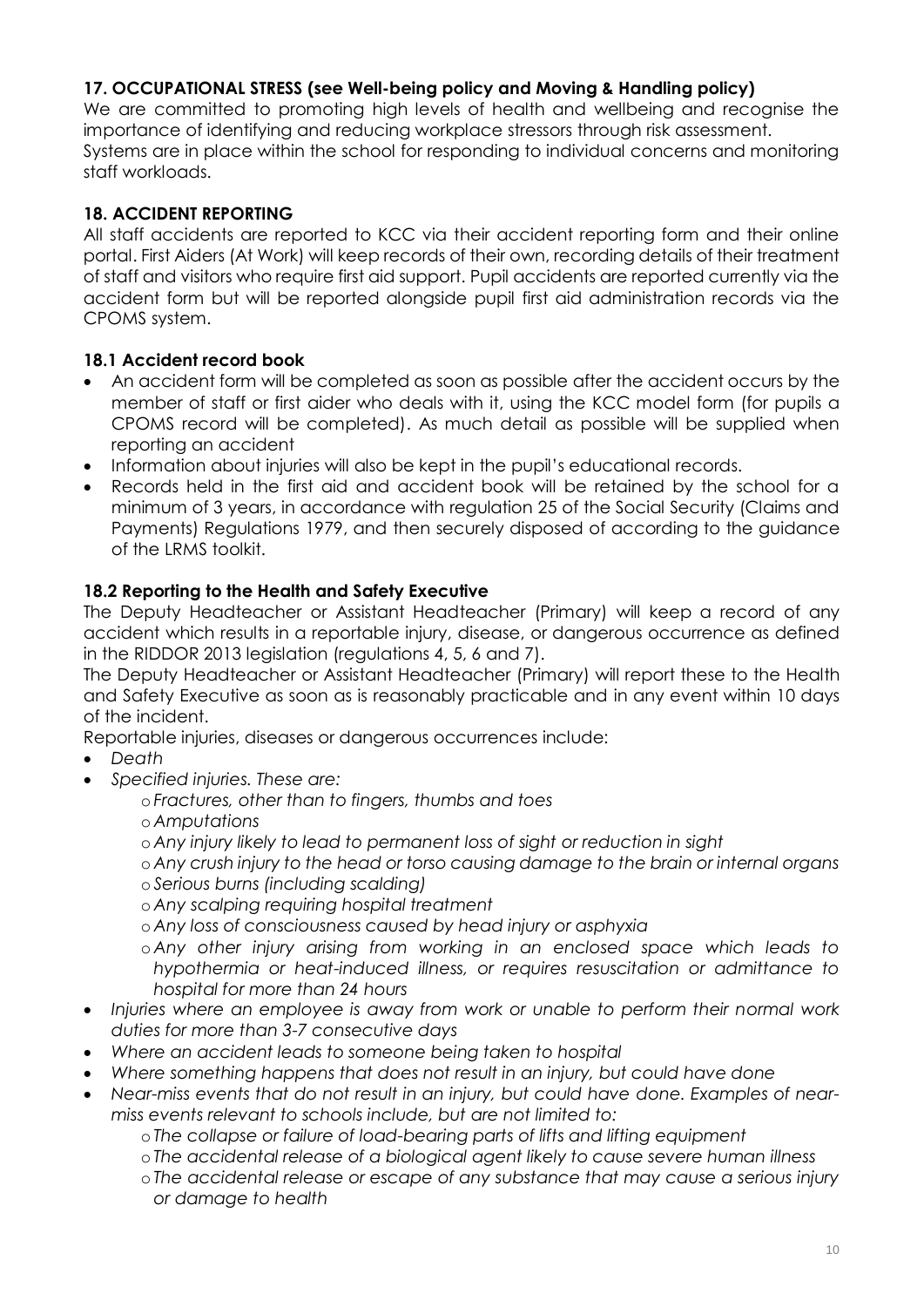o *An electrical short circuit or overload causing a fire or explosion* Information on how to make a RIDDOR report is available here: How to make a RIDDOR report – http://www.hse.gov.uk/riddor/report.htm

## **18.3 Notifying parents**

The Assistant Headteacher (Primary) will inform parents of any accident or injury sustained by a pupil in the Early Years Foundation Stage, and any first aid treatment given, on the same day, or as soon as reasonably practicable.

## **18.4 Reporting child protection agencies**

The Assistant Headteacher (Primary) will notify KCC Children's Social Services of any serious accident or injury to, or the death of, a pupil in the Early Years Foundation Stage while in the school's care.

## **18.5 Reporting to Ofsted**

The Assistant Headteacher (Primary) will notify Ofsted of any serious accident, illness or injury to, or death of, a pupil in the Early Years Foundation Stage while in the school's care. This will happen as soon as is reasonably practicable, and no later than 14 days after the incident.

#### <span id="page-10-0"></span>**19. TRAINING (See Staff Induction Training Programme)**

Our staff are provided with health and safety training as part of their induction process. The KCC induction form will be used to lay out what training needs are present on day 1, week 1 & Month 1.

<span id="page-10-1"></span>Staff who work in high risk environments, such as in science labs or with woodwork equipment, or work with pupils with special educational needs (SEN), are given additional health and safety training. Staff have annual Moving & Handling and Positive Behaviour Support Refresher training.

#### **20. MONITORING AND REVIEW**

This policy will be reviewed by the Deputy Headteacher every year in Term 1. At every review, the policy will be approved by the full governing board.

#### <span id="page-10-2"></span>**EQUALITY, SAFEGUARDING AND EQUAL OPPORTUNITIES STATEMENT**

St Nicholas School, in all policies and procedures, will promote equality of opportunity for students and staff from all social, cultural and economic backgrounds and ensure freedom from discrimination on the basis of membership of any group including gender, sexual orientation, family circumstances, ethnic or national origin, disability (physical or mental), religious or political beliefs.

As part of our commitment to meet the Public Sector Equality Duty (PSED), St Nicholas School aims to:

- **Provide equal opportunity for all;**
- Foster good relations, and create effective partnership with all sections of the community;
- Only take actions which does not discriminate unlawfully in service delivery, commissioning and employment;
- **Provide an environment free from fear and discrimination, where diversity, respect** and dignity are valued.

All aspects of Safeguarding will be embedded into the life of the School and be adhered to and be the responsibility of all staff.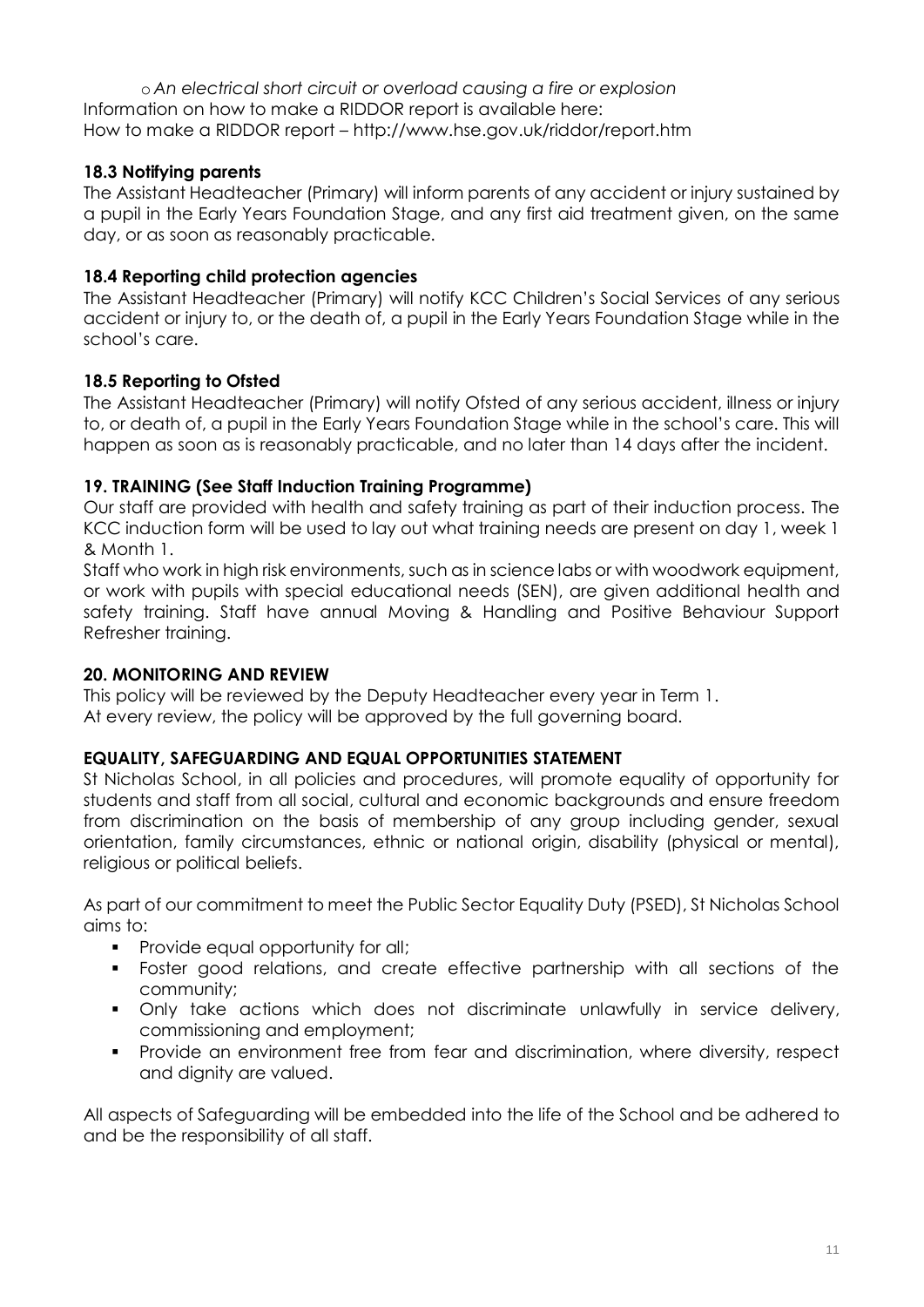LINKS TO OTHER RISK ASSESSMENTS, POLICIES and PROCEDURES This policy links to all other school risk assessments, policies and procedures –in particular: Child Protection Intimate Care Staff Code of Conduct COVID-19 Risk Assessment Moving and Handling Managing allegations against staff First aid Risk assessments – Off-site/satellite/specific rooms/classroom (General)/PE/Playground/Hydro pool. Supporting pupils with medical conditions Accessibility plan Positive Behaviour Support Anti-Bullying Online Safety Lone Worker Policy **Lettings** Policy for the management of incidents of violence, threatening behaviour or abuse towards members of staff from visitors to the school Staff Code of Conduct Well-being PEEPS All Curriculum Policies – in particular: Art, PE, DT, PSHE and Science Staff Induction Programme Guidelines for Residential Visits (under review/suspended due to Coronavirus (COVID-19).

STEPHEN KING LAST REVIEW TERM 1 2010 REVIEWED TERM 1 2021 RATIFIED BY CHAIRPERSON'S ACTION ON 21 NOVEMBER 2021

#### **APPENDIX 1 - FIRE SAFETY CHECKLIST**

| <b>ISSUE TO CHECK</b>                                                                    | YES/NO |
|------------------------------------------------------------------------------------------|--------|
| Are fire regulations prominently<br>displayed?                                           |        |
| Is fire-fighting equipment, including fire<br>blankets, in place?                        |        |
| Does fire-fighting equipment give details<br>for the type of fire it should be used for? |        |
| Are fire exits clearly labelled?                                                         |        |
| Are fire doors fitted with self-closing<br>mechanisms?                                   |        |
| Are flammable materials stored away<br>from open flames?                                 |        |
| Do all staff and pupils understand what to<br>do in the event of a fire?                 |        |
| Can you easily hear the fire alarm from all<br>areas?                                    |        |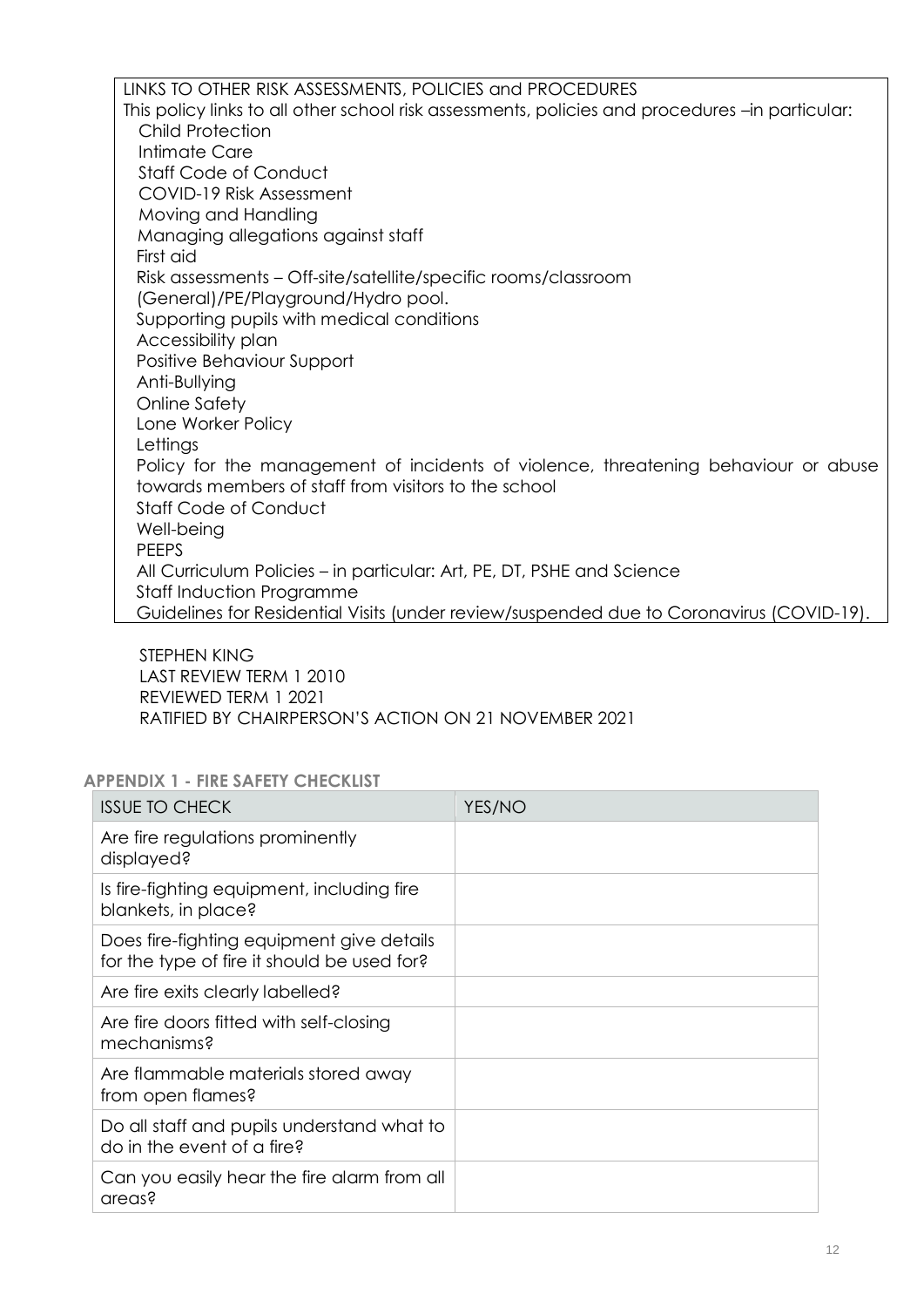#### <span id="page-12-0"></span>**APPENDIX 2 - RECOMMENDED ABSENCE PERIOD FOR PREVENTING THE SPREAD OF INFECTION**

This list of recommended absence periods for preventing the spread of infection is taken from non-statutory guidance for schools and other childcare settings from Public Health England. For each of these infections or complaints, there [is further information in the](https://www.gov.uk/government/publications/health-protection-in-schools-and-other-childcare-facilities/chapter-9-managing-specific-infectious-diseases)  [guidance on the symptoms, how it spreads and some 'do's and don'ts' to follow that you](https://www.gov.uk/government/publications/health-protection-in-schools-and-other-childcare-facilities/chapter-9-managing-specific-infectious-diseases)  [can check.](https://www.gov.uk/government/publications/health-protection-in-schools-and-other-childcare-facilities/chapter-9-managing-specific-infectious-diseases)

#### Current List of notifiable diseases –

[https://www.gov.uk/guidance/notifiable-diseases-and-causative-organisms-how-to](https://www.gov.uk/guidance/notifiable-diseases-and-causative-organisms-how-to-report#list-of-notifiable-diseases)[report#list-of-notifiable-diseases](https://www.gov.uk/guidance/notifiable-diseases-and-causative-organisms-how-to-report#list-of-notifiable-diseases)

#### Live guidance information on infectious diseases -

[https://www.gov.uk/government/publications/health-protection-in-schools-and-other](https://www.gov.uk/government/publications/health-protection-in-schools-and-other-childcare-facilities/chapter-9-managing-specific-infectious-diseases)[childcare-facilities/chapter-9-managing-specific-infectious-diseases](https://www.gov.uk/government/publications/health-protection-in-schools-and-other-childcare-facilities/chapter-9-managing-specific-infectious-diseases)

| Infection or complaint             | Recommended period to be kept away from school or nursery                                                                                                                                                                                                                                                                                                                                                                                                                    |
|------------------------------------|------------------------------------------------------------------------------------------------------------------------------------------------------------------------------------------------------------------------------------------------------------------------------------------------------------------------------------------------------------------------------------------------------------------------------------------------------------------------------|
| Athlete's foot                     | None.                                                                                                                                                                                                                                                                                                                                                                                                                                                                        |
| Campylobacter                      | Until 48 hours after symptoms have stopped.                                                                                                                                                                                                                                                                                                                                                                                                                                  |
| <b>Chicken pox (shingles)</b>      | Cases of chickenpox are generally infectious from 2 days before<br>the rash appears to 5 days after the onset of rash. Although the<br>usual exclusion period is 5 days, all lesions should be crusted over<br>before children return to nursery or school.<br>A person with shingles is infectious to those who have not had<br>chickenpox and should be excluded from school if the rash is<br>weeping and cannot be covered or until the rash is dry and<br>crusted over. |
| <b>Cold sores</b>                  | None.                                                                                                                                                                                                                                                                                                                                                                                                                                                                        |
| <b>Rubella (German</b><br>measles) | 5 days from appearance of the rash.                                                                                                                                                                                                                                                                                                                                                                                                                                          |
| Hand, foot and mouth               | Children are safe to return to school or nursery as soon as they<br>are feeling better, there is no need to stay off until the blisters<br>have all healed.                                                                                                                                                                                                                                                                                                                  |
| Impetigo                           | Until lesions are crusted and healed, or 48 hours after starting<br>antibiotic treatment.                                                                                                                                                                                                                                                                                                                                                                                    |
| <b>Measles</b>                     | Cases are infectious from 4 days before onset of rash to 4 days<br>after so it is important to ensure cases are excluded from school<br>during this period.                                                                                                                                                                                                                                                                                                                  |
| Ringworm                           | Exclusion not needed once treatment has started.                                                                                                                                                                                                                                                                                                                                                                                                                             |
| <b>Scabies</b>                     | The infected child or staff member should be excluded until after<br>the first treatment has been carried out.                                                                                                                                                                                                                                                                                                                                                               |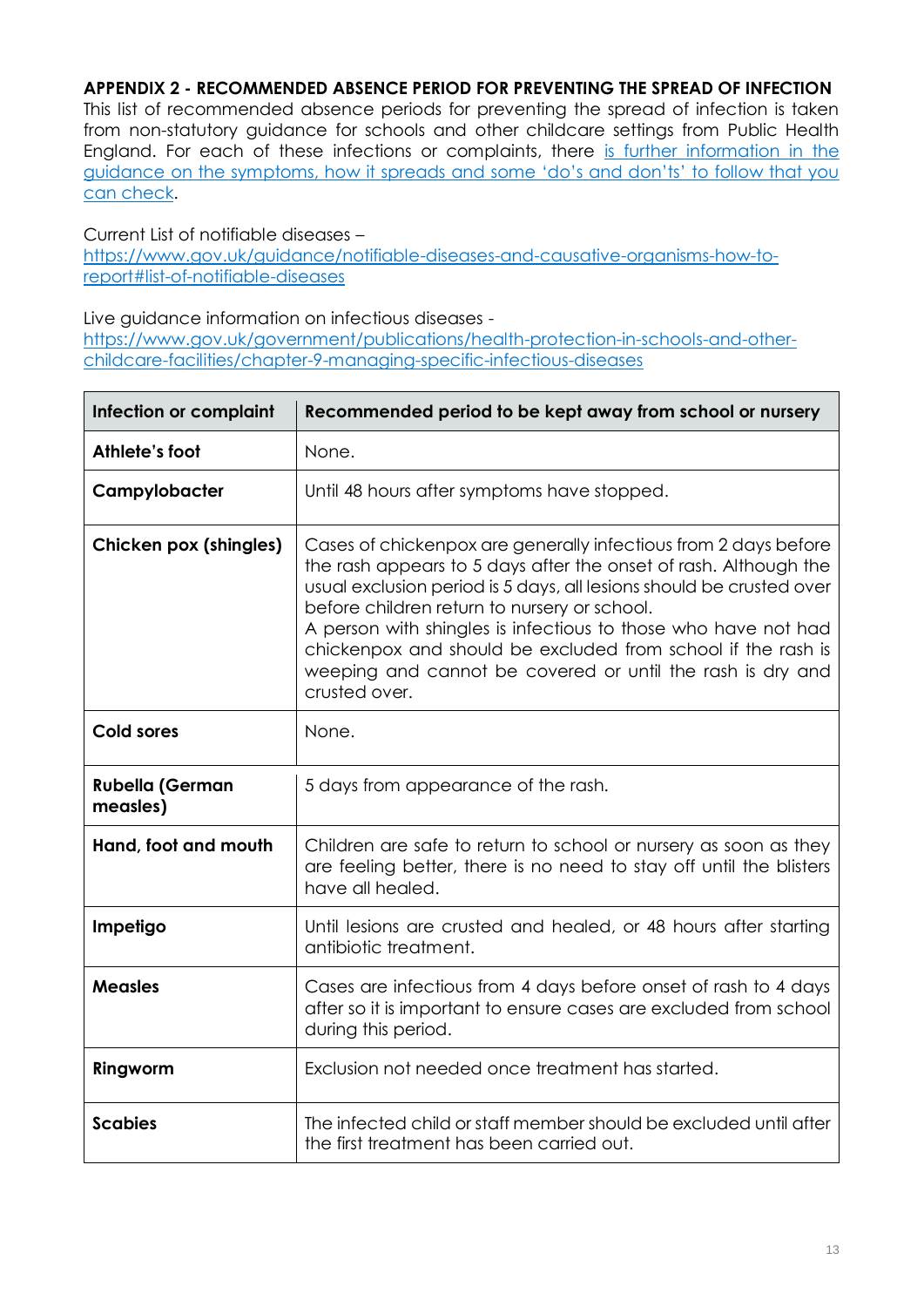| <b>Scarlet fever</b>                                                        | Children can return to school 24 hours after commencing<br>appropriate antibiotic treatment. If no antibiotics have been<br>administered the person will be infectious for 2 to 3 weeks. If<br>there is an outbreak of scarlet fever at the school or nursery, the<br>health protection team will assist with letters and factsheet to<br>send to parents or carers and staff.                                                                                                                                                                                                                                                                                                                                                                                            |
|-----------------------------------------------------------------------------|---------------------------------------------------------------------------------------------------------------------------------------------------------------------------------------------------------------------------------------------------------------------------------------------------------------------------------------------------------------------------------------------------------------------------------------------------------------------------------------------------------------------------------------------------------------------------------------------------------------------------------------------------------------------------------------------------------------------------------------------------------------------------|
| <b>Slapped cheek</b><br>syndrome, Parvovirus<br><b>B19, Fifth's disease</b> | None (not infectious by the time the rash has developed).                                                                                                                                                                                                                                                                                                                                                                                                                                                                                                                                                                                                                                                                                                                 |
| <b>Bacillary Dysentery</b><br>(Shigella)                                    | Microbiological clearance is required for some types of shigella<br>species prior to the child or food handler returning to school.                                                                                                                                                                                                                                                                                                                                                                                                                                                                                                                                                                                                                                       |
| Diarrhoea and/or<br>vomiting<br>(Gastroenteritis)                           | Children and adults with diarrhoea or vomiting should be<br>excluded until 48 hours after symptoms have stopped and they<br>are well enough to return. If medication is prescribed, ensure<br>that the full course is completed and there is no further diarrhoea<br>or vomiting for 48 hours after the course is completed.<br>For some gastrointestinal infections, longer periods of exclusion<br>from school are required and there may be a need to obtain<br>microbiological clearance. For these groups, your local health<br>protection team, school health advisor or environmental health<br>officer will advise.<br>If a child has been diagnosed with cryptosporidium, they should<br>NOT go swimming for 2 weeks following the last episode of<br>diarrhoea. |
| Cryptosporidiosis                                                           | Until 48 hours after symptoms have stopped.                                                                                                                                                                                                                                                                                                                                                                                                                                                                                                                                                                                                                                                                                                                               |
| E. coli<br>(verocytotoxigenic or<br>VTEC)                                   | The standard exclusion period is until 48 hours after symptoms<br>have resolved. However, some people pose a greater risk to<br>others and may be excluded until they have a negative stool<br>sample (for example, pre-school infants, food handlers, and<br>care staff working with vulnerable people). The health<br>protection team will advise in these instances.                                                                                                                                                                                                                                                                                                                                                                                                   |
| <b>Food poisoning</b>                                                       | Until 48 hours from the last episode of vomiting and diarrhoed<br>and they are well enough to return. Some infections may require<br>longer periods (local health protection team will advise).                                                                                                                                                                                                                                                                                                                                                                                                                                                                                                                                                                           |
| Salmonella                                                                  | Until 48 hours after symptoms have stopped.                                                                                                                                                                                                                                                                                                                                                                                                                                                                                                                                                                                                                                                                                                                               |
| <b>Typhoid and</b><br><b>Paratyphoid fever</b>                              | Seek advice from environmental health officers or the local<br>health protection team.                                                                                                                                                                                                                                                                                                                                                                                                                                                                                                                                                                                                                                                                                    |
| Flu (influenza)                                                             | Until recovered.                                                                                                                                                                                                                                                                                                                                                                                                                                                                                                                                                                                                                                                                                                                                                          |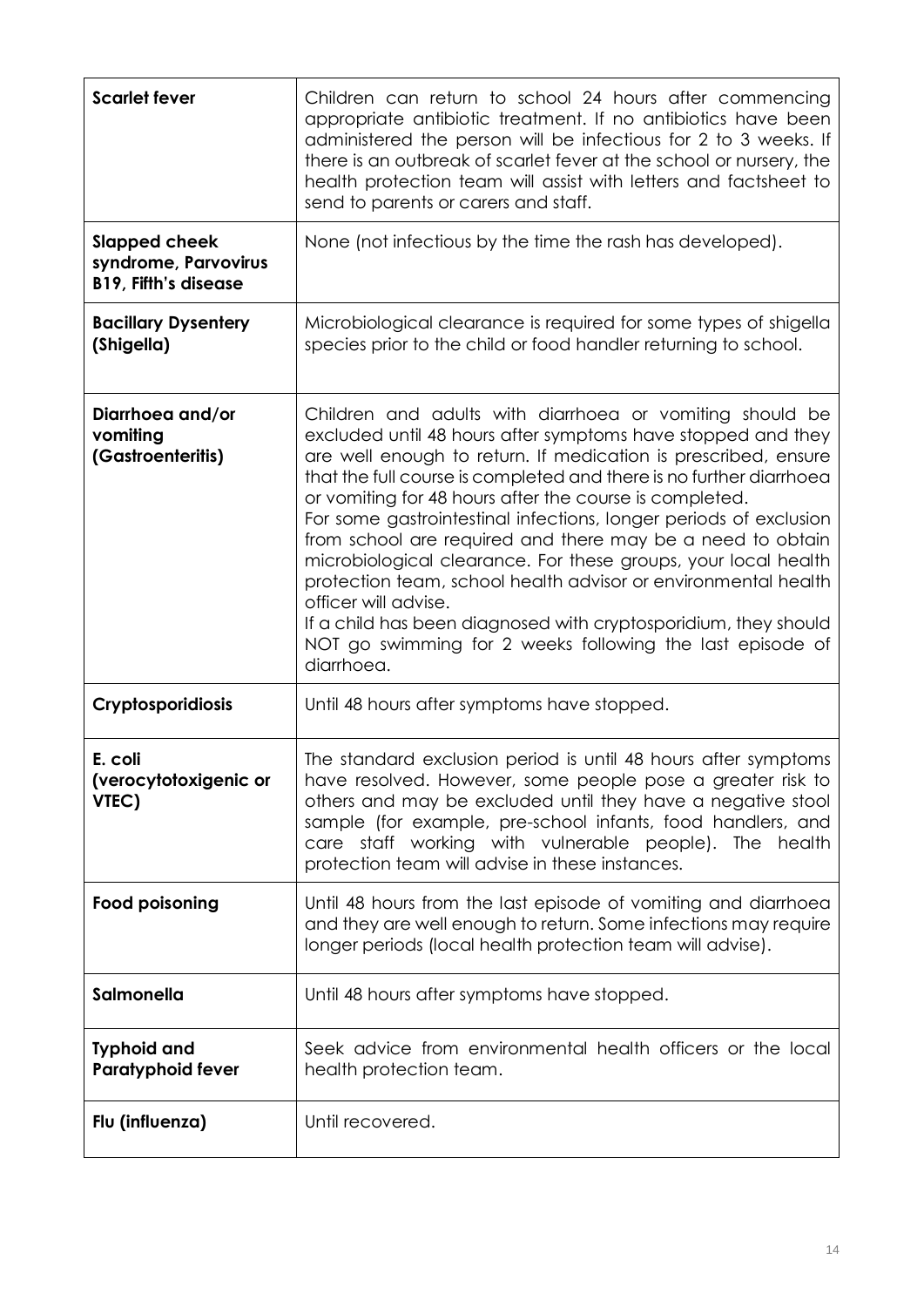| <b>Tuberculosis (TB)</b>                                          | Pupils and staff with infectious TB can return to school after 2<br>weeks of treatment if well enough to do so and as long as they<br>have responded to anti-TB therapy. Pupils and staff with non-<br>pulmonary TB do not require exclusion and can return to school<br>as soon as they are well enough.                                        |
|-------------------------------------------------------------------|--------------------------------------------------------------------------------------------------------------------------------------------------------------------------------------------------------------------------------------------------------------------------------------------------------------------------------------------------|
| Whooping cough<br>(pertussis)                                     | A child or staff member should not return to school until they<br>have had 48 hours of appropriate treatment with antibiotics and<br>they feel well enough to do so or 21 days from onset of illness if<br>no antibiotic treatment.                                                                                                              |
| Conjunctivitis                                                    | None.                                                                                                                                                                                                                                                                                                                                            |
| Giardia                                                           | Until 48 hours after symptoms have stopped.                                                                                                                                                                                                                                                                                                      |
| <b>Glandular fever</b>                                            | None (can return once they feel well).                                                                                                                                                                                                                                                                                                           |
| <b>Head lice</b>                                                  | None.                                                                                                                                                                                                                                                                                                                                            |
| <b>Hepatitis A</b>                                                | Exclude cases from school while unwell or until 7 days after the<br>onset of jaundice (or onset of symptoms if no jaundice, or if<br>under 5, or where hygiene is poor. There is no need to exclude<br>well, older children with good hygiene who will have been much<br>more infectious prior to diagnosis.                                     |
| <b>Hepatitis B</b>                                                | Acute cases of hepatitis B will be too ill to attend school and their<br>doctors will advise when they can return. Do not exclude chronic<br>cases of hepatitis B or restrict their activities. Similarly, do not<br>exclude staff with chronic hepatitis B infection. Contact your<br>local health protection team for more advice if required. |
| <b>Hepatitis C</b>                                                | None.                                                                                                                                                                                                                                                                                                                                            |
| Meningococcal<br>meningitis/<br>septicaemia                       | If the child has been treated and has recovered, they can return<br>to school.                                                                                                                                                                                                                                                                   |
| <b>Meningitis</b>                                                 | Once the child has been treated (if necessary) and has<br>recovered, they can return to school. No exclusion is needed.                                                                                                                                                                                                                          |
| <b>Meningitis viral</b>                                           | None.                                                                                                                                                                                                                                                                                                                                            |
| <b>MRSA</b> (meticillin<br>resistant<br>Staphylococcus<br>aureus) | None.                                                                                                                                                                                                                                                                                                                                            |
| <b>Mumps</b>                                                      | 5 days after onset of swelling (if well).                                                                                                                                                                                                                                                                                                        |
| <b>Threadworm</b>                                                 | None.                                                                                                                                                                                                                                                                                                                                            |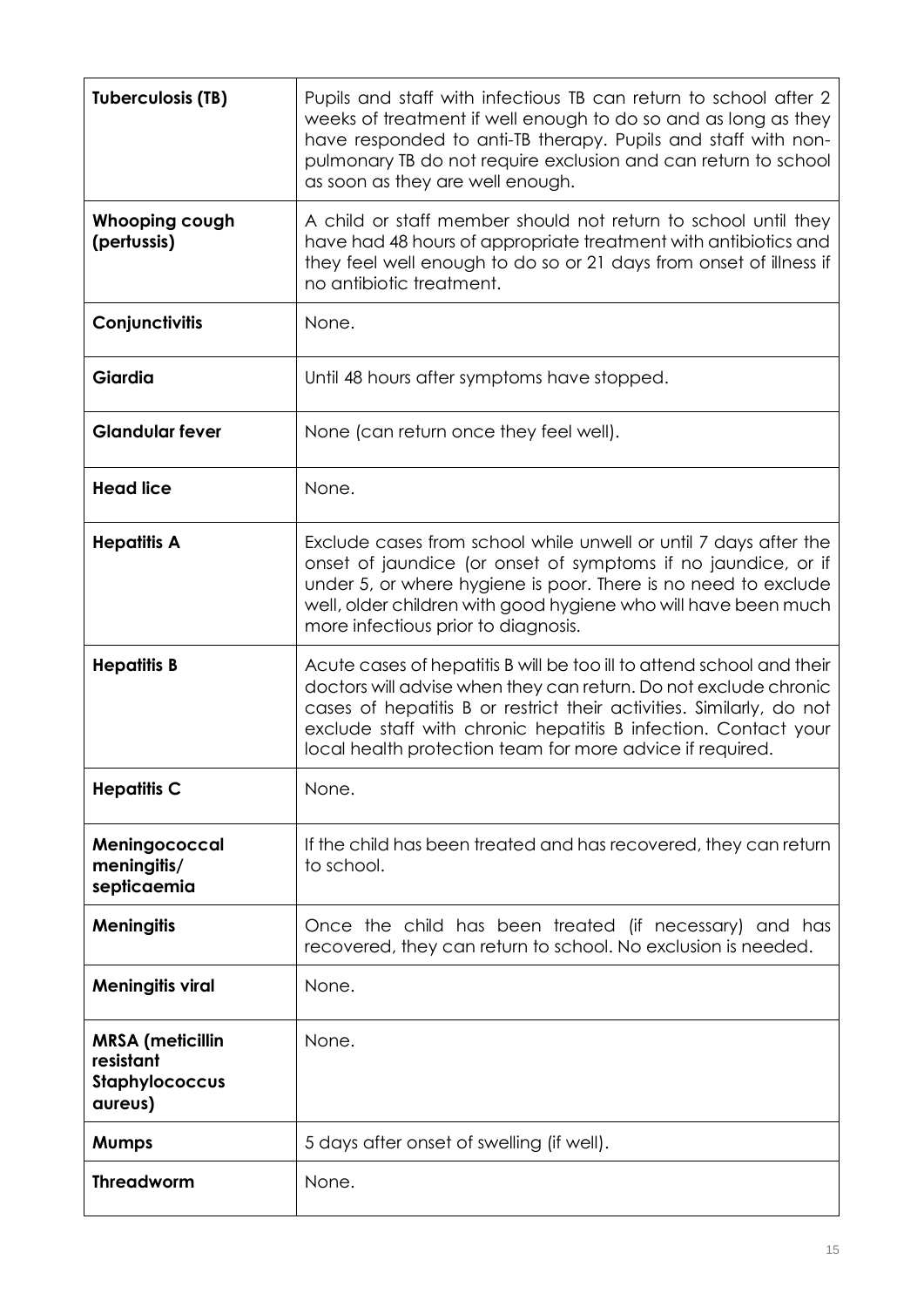## **APPENDIX 3 – HEALTH & SAFETY CHECKLIST FOR SPECIAL SCHOOL CLASSROOMS (The Key for School Leaders)**

See Attached.

## **APPENDIX 4 - OTHER SCHOOL HEALTH AND SAFETY/RISK ASSESSMENT DOCUMENTATION**



#### **HEALTH AND SAFETY – SOFT PLAY ROOM**

- 1. The area is too small for group work with very active mobile pupils.
- 2. The area is too small for more than one active mobile Secondary aged pupil a time.
- 3. Active mobile pupils will have to use the room one at a time with an adult supervising inside the room.
- 4. Less active and non-ambulant pupils may use the room in small groups, although careful risk assessment needs to be made with regard to safety and staffing.
- 5. Wheelchairs cannot be taken onto the cushioned flooring.
- 6. Shoes must be removed before entering the room.
- 7. Any spillages/accidents must be cleaned up immediately.
- 8. Report any problems to a member of the SMT.
- 9. Please keep to the Soft Play Room timetable.
- 10. Soft-play provision at off-site units will follow procedures as detailed by the relevant authority.



## **HEALTH AND SAFETY – SENSORY ROOM**

- 1. Door to be kept unlocked.
- 2. Control panel on wall the operated by staff only.
- 3. Students can use switches to control stimuli (see instructions on wall).
- 4. Bubble tube water purified termly (P.D)
	- children should not remove lid or touch water.
- 5. Fibre optics safe for handling but not for pulling/chewing as plastic becomes brittle and can split, allowing glass fibre to leak out.
- 6. Ultra violet light
	- safe to use for normal duration of Sensory Room session (information in Sensory Room cupboard).
- 7. Projector discs should be changed before every session, and not when children are in the room.
- 8. Any spillages to be cleared immediately with disposable paper paint, oil, saliva etc.
- 9. Control panel to be turned off at end of session.
- 10. Please report any faulty equipment immediately to Kenny Woods or Zak Ransley.
- 11. Evaluation of risk to be undertaken before each session, e.g. staffing ratios etc.
- 12. Sensory Room provision at off-site units will follow procedures as detailed by the relevant authority.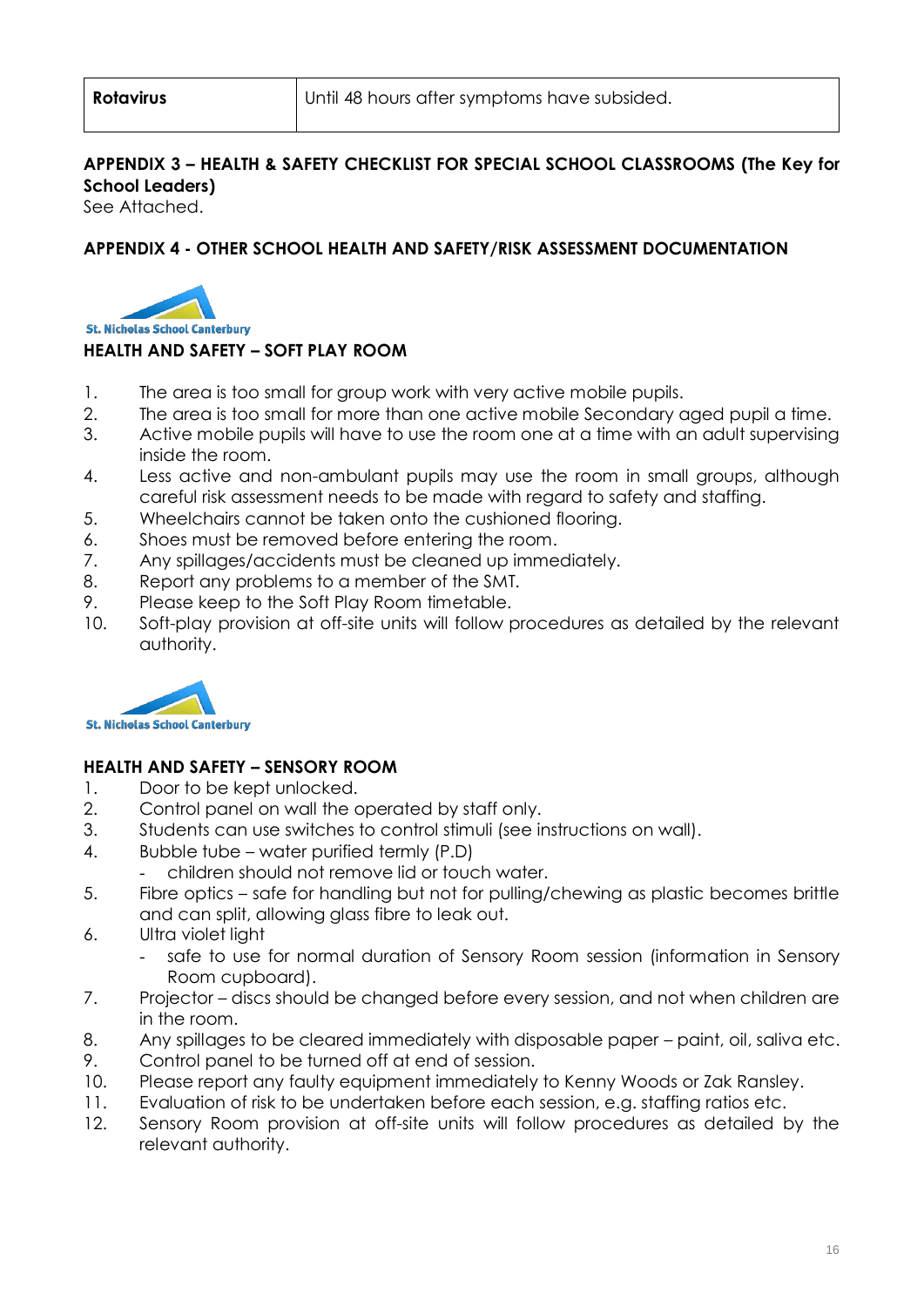#### **GUIDELINES FOR TRANSPORTING PUPILS IN WHEELCHAIRS OR EMPTY WHEELCHAIRS ON THE SCHOOL MINI-BUSES**

The regulations for transporting wheelchair users have been updated and need to be addressed by us all. Adhering to the regulations will require teachers to re-assess their Risk Assessments and may affect the way we use the mini-buses in general.

- 1. Each chair must have four fixings on the floor. These have to be two (of the same type) at the front and two (of the same type) at the back. There are sets of 4-fixings available in the overhead lockers. The coloured button (usually red or yellow) should be facing away from the wheelchair. Using the wrong arrangement of fixings (i.e. two different types at front and back) negates UNWINS (the manufacturing company) liability if there is an accident and the fixings fail.
- 2. Each person sitting in a wheelchair must have an inertia reel seat belt affixed to the floor, and attached to a clip stalk on the floor the other side of the chair.
- 3. An empty wheelchair/buggy must be secured with clip harnesses at the top and bottom if standing. The new white bus is the only one with a suitable track fixed to the left side that enables appropriate fixings at the top to be made. If an empty wheelchair/buggy is laid down on the floor, it must be fixed securely with appropriate fixings, using the floor tracking.
- 4. No person is ever to ride facing sideways in a wheelchair on a mini-bus.
- 5. There should be a space next to a wheelchair user. No other passenger should be "hemmed in" by the wheelchair, in case of accident and the need for fast evacuation.
- 6. The regulation space for each wheelchair in a mini-bus is now 4'6" in length.
- 7. The floor tracking has to be 13" apart.
- 8. The driver is responsible, at all times, and must check the fixings personally.
- 9. Use of seat belts, or inertia belts to tie up wheelchairs without using buckles and clips, as the manufacturer recommends, is dangerous to all and must not happen.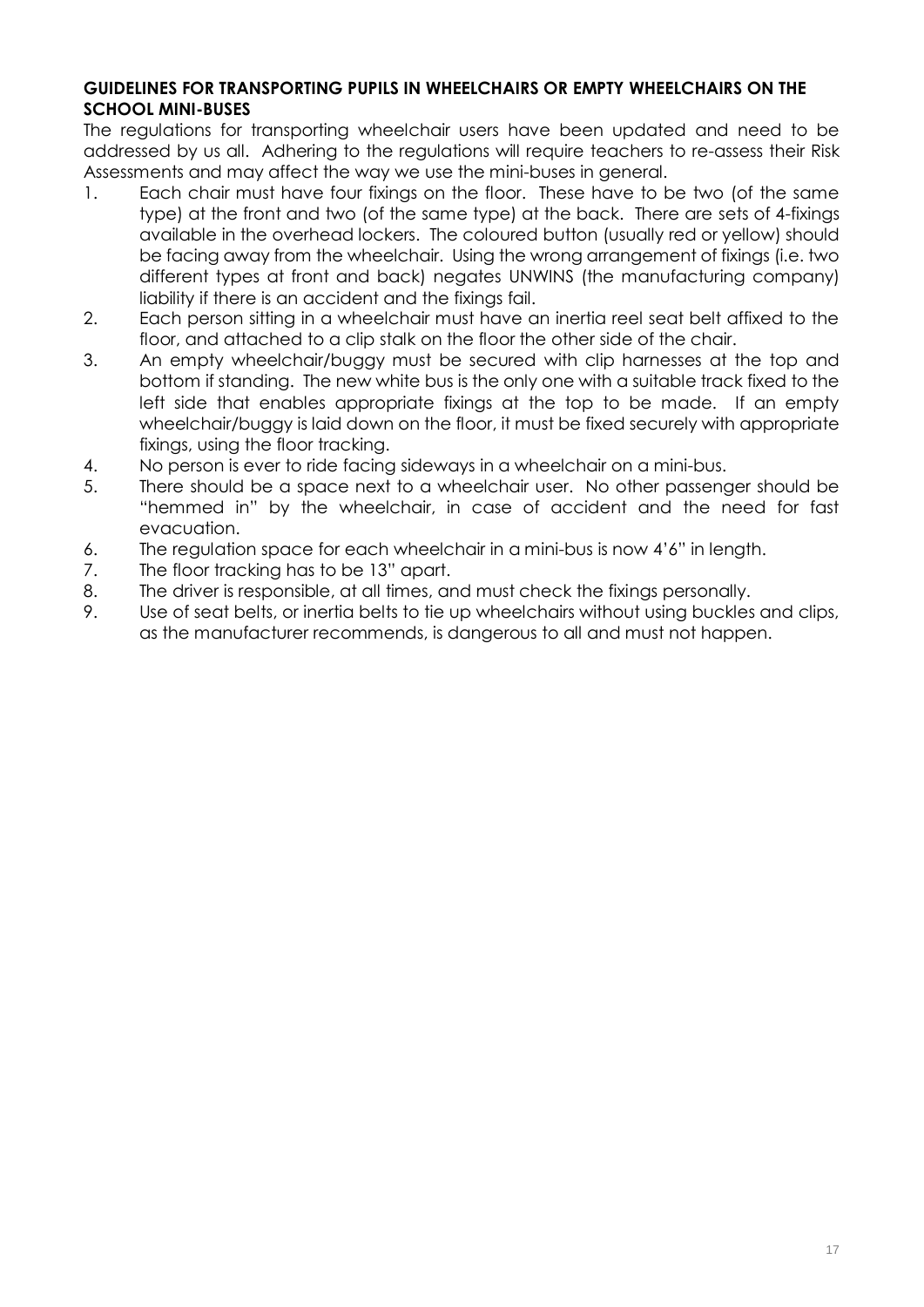

Dear Parents/Carers

#### **RE: USE OF STUDENT'S MOBILE PHONES IN KEY STAGES 3, 4 AND 5.**

As you will know, students had been allowed to bring in a mobile phone for emergency situations. This was on the understanding that pupils will behave sensibly with this privilege. There have, however, been a number incidents across our Secondary Dept. where this has not been the case. Over the last year, the use of mobile phones has caused both a disruption to lessons and learning – by calling, using Facebook, texting, taking photographs in and around the school, and the playing of music (e.g. in the classroom). Pupils have also caused disruption by the use of games machines (PSP, Game Boy) I-Pad and/or MP3 Players (inc. I-Pods) to play loud music, make (loud) sounds and/or take photographs around the school. If mobile phones or other mobile devices cause disruption in school or are seen without the permission of the class teacher then they may be confiscated and handed into the Senior Leadership Team for the rest of the day (or week). These items would not be allowed to return into school again for the individuals or groups concerned.

**As a general rule, pupils are not allowed to bring their phones into school.** There is no need for students to need to use their own phones in school as main school phone number/switchboard 01227 464316 can connect you to all classrooms and staff mobile phones, if the group is off-site. If your son/daughter needs to contact you during the day they need only ask the class staff and they will be allowed to speak to you via the classroom telephone. Rest assured you/your child will be notified by the St Nicholas staff if an emergency arises. **Mobile devices are not allowed into school, without written permission by the class teacher e.g. via the home-contact book. If disruption is caused, permission will be withdrawn.**

If we need to use mobile phones or mobile devices, as part of a curriculum session (ICT or life skills-based) we will contact you in advance, requesting that a particular exception be made for learning or reward purposes. *If your child is an independent traveller, then it is vital that they have their mobile phone with them – they must not abuse this trust we have in them.* 

We need your support with this matter as we wish to avoid the potential conflict of a confiscation which will occur when a mobile phone is seen in school. Please return the form below to confirm receipt of this policy on students' use of mobile phones/mobile devices.

NB: if you have a particular need for your child to have a phone with them and wish to discuss this with us please contact **me** via the phone, letter or home-contact book. The school can accept no liability for loss, damage or theft of pupils' personal mobile devices – under any circumstances.

Yours sincerely

Stephen King Deputy Headteacher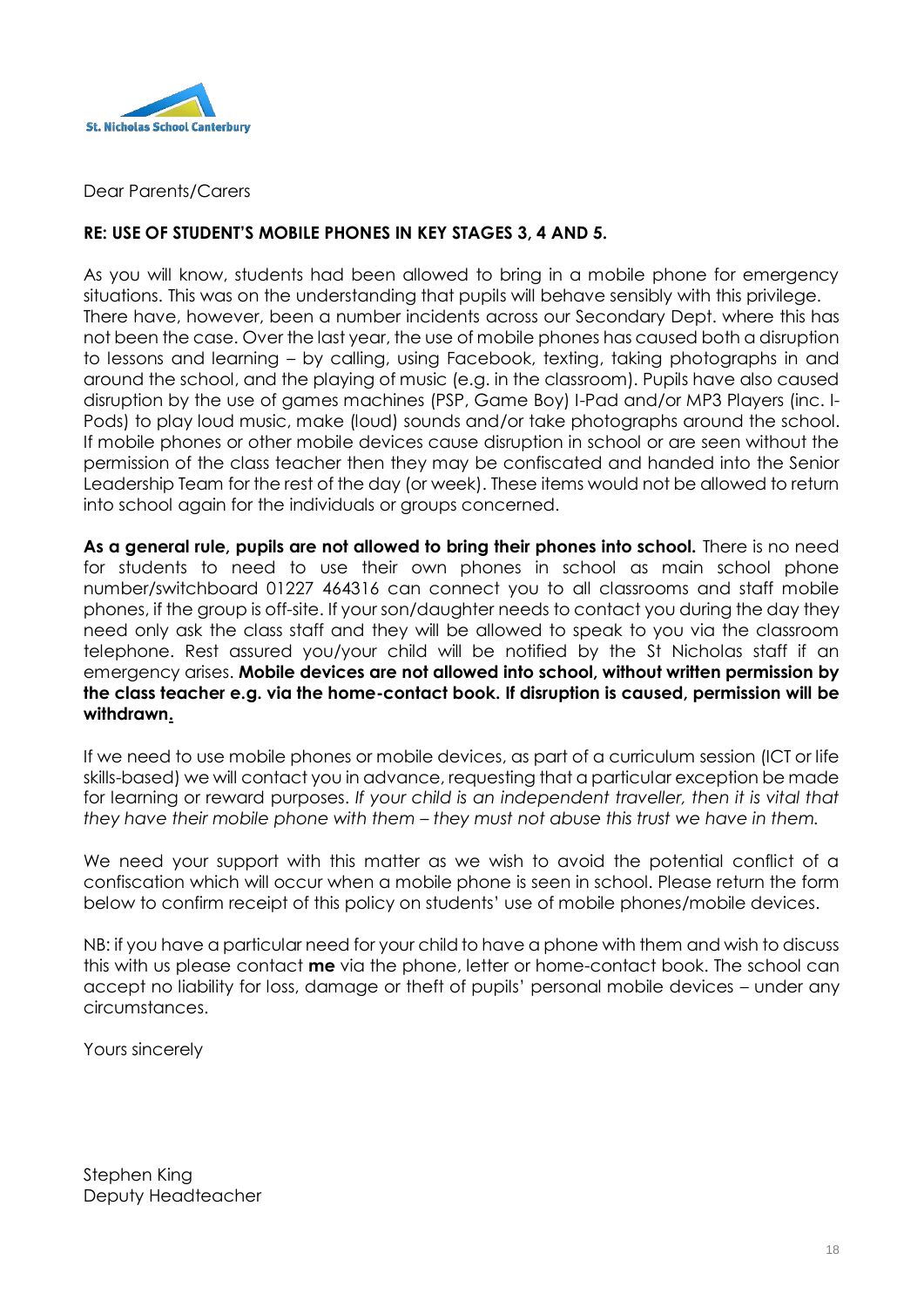#### Please return to **Stephen King**.

I have received the school's policy statement regarding pupils' use of mobile phones and mobile devices. I understand that my child is not allowed to bring their phone into school and that it will be confiscated from them, if it is seen. I understand that if my child causes disruption with any other personal mobile device it will be confiscated and not allowed in school again.

|                                                                                              | Class: ____________________ |
|----------------------------------------------------------------------------------------------|-----------------------------|
| Parent/Carer Signature: [11] Parent Parent Parent Parent Parent Parent Paradise              | Date: ___________________   |
| I understand that I am not to bring my mobile phone into school and I will leave it at home. |                             |
|                                                                                              | Date: ___________________   |
|                                                                                              |                             |

Agreed by Chairperson's Action on 21 November 2021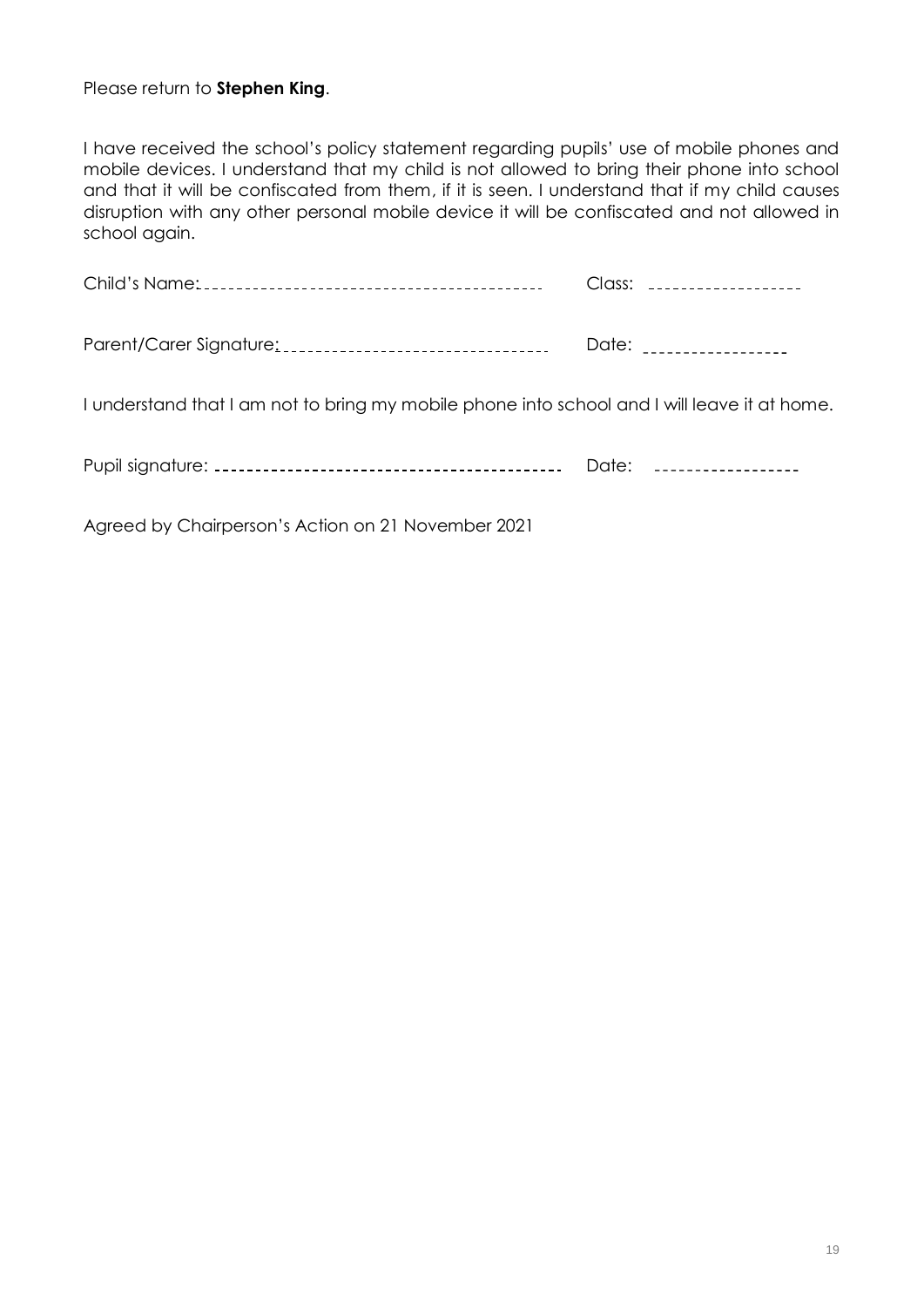

## **EDUCATIONAL VISITS**

#### **Guidance Notes**

In order to help staff involved in planning and managing educational visits and adventurous activities the range of **adventurous activities and outdoor environments** has been divided into three categories A, B & C. The categories relate to the different levels of potential risk presented by the activity.

The following is an outline of each category and an explanation of who should approve the activities that fall within the category. If an Educational Visit Coordinator (EVC) or Area Youth and Community is in doubt as to which category a planned visit should fall into they should contact the Outdoor Education Unit.

#### **Category A – Internal Approval required**

These are activities that are part of the regular curriculum and life of the school/unit/youth centre/project. They take place locally; involve walking or a short vehicle journey and where the activities present no significant risks.

They should be supervised by a member of staff who has been assessed by the teacher or EVC or Area Youth and Community Officer as being suitably and appropriately experienced and competent to lead this category of visit.

The member of staff does not normally need to hold National Governing Body (NGB) Awards or other accreditation. Some activities, such as cycling in school grounds are part of the Cycle Proficiency Scheme will require staff with specialist qualifications.

- The visit or activity should be conducted following KCC *Safe Practice of Office Activities* (CD) and the establishments own Educational Visits/Offsite Activities Policy
- Pre-visits are strongly recommended whenever possible
- Risk assessments must be carried out and recorded for all aspects of the visit/venture

Examples include:

- Walking in the part or on non-remote country paths under close supervision
- Visits to public swimming pools, museums, art galleries
- School PE/sports fixtures
- Cycling in the grounds of own establishment
- Orienteering in an enclosed area know the school/unit/youth centre or project
- Field Studies in environments presenting no significant hazards (This includes visits KCC managed Environmental Centres, Farm Visits, Geological, Geographic or Scientific fieldwork in environments presenting no significant hazards

#### **Category B – LEA Approval required**

These are activities not regularly or routinely undertaken by the school/unit/youth centre or project and includes some higher risk or higher profile activities.

Safe supervision requires the leader to have:

- Recent relevant experience
- Undergone additional activity and or/site specific training
- To hold either a relevant qualification, or be judged as appropriately competent by the Outdoor Education Advisor and Head of Establishment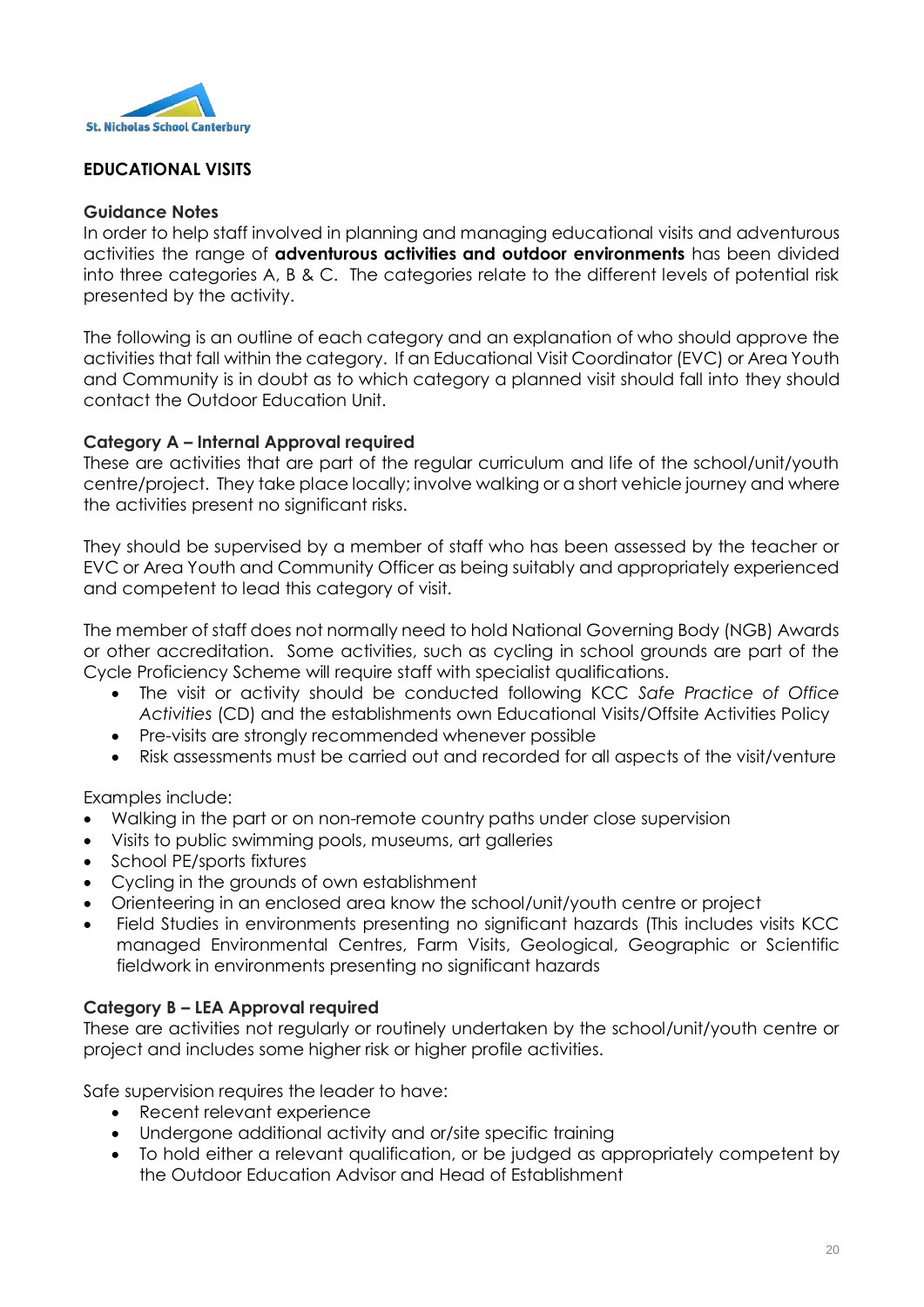The Outdoor Education Adviser and Head of Establishment may delegate these powers to an appropriately qualified and experienced Educational Visit Coordinator/Area Youth and Community Officer/Duke of Edinburgh's Award County Coordinator.

The activities include:

- Walking in non-remote country where a remote supervision style is used
- Camping in lowland non-remote areas
- Orienteering in a public or non-enclosed area
- Cycling on roads or non-remote off-road terrain
- Geological fieldwork in a coastal location or in, or by water
- Low level initiative challenges
- Beach barbeques/Beach activities (not swimming)
- Theme parks
- Water Parks
- Adventure Playgrounds
- Student Exchange Visits
- $\bullet$  Field Studies <sup>1</sup> in a coastal location or in, or by water
- Visits to the following KCC managed Outdoor Education Centres e.g. Kent Mountain Centre, Swattenden Centre, Bewl Water Outdoor Centre, 2Centre d'Hardelot and Kearsney Campsite

#### **Category C – LEA Approval required**

This category includes all the activities that are within scope of the Adventurous Activity Licensing Regulations 1996. It also includes a range of activities that fall outside the scope of the above licensing regulations, but are commonly pursued by school/unit/youth centres and projects.

An example of such an activity is motor sports where safe supervision requires the leader to have completed some prior test of his or her specific competence. Such competence might include a recognised training course, the recorded accumulation of relevant experience, or an assessment of competence by an appropriate body.

Category C requires that the leader should have undergone a recognised course of training, have gained relevant experience, and have been assessed as competent, usually by being in possession of a current National Governing Body qualification. Leaders of activities must provide evidence of their qualification and recent and relevant experience to the EVC/Area Youth and Community Officer who will then check the suitability of the qualification with the Outdoor Education Adviser.

Activities in Category C include:

l

Water sports **Rock Climbing** Hill & Moorland walking Mountaineering Skiing Skiing Horse Riding Caving and Potholing Swimming in the sea or inland waters Adventure activities including river, stream and gorge walks

The full list of activities are outlined in Appendix C below. Any changes or updates will be posted on the KCC website [\(www.kent.gov.uk](http://www.kent.gov.uk/) – Learning/What's new/Documents and Consultations/Safe Practice of Offsite Activities/Updates) and sent directly to the named EVC or Area Youth and Community Officer and Duke of Edinburgh's Award County Coordinator.

<sup>1</sup> Excluding the KCC managed Environmental Education Centres

<sup>&</sup>lt;sup>2</sup> Activities that are booked/followed whilst visiting Centre d'Hardelot and Kearsney Campsite are not vetted or led by Centre staff; therefore a programme that includes any adventurous activities when visiting these venues will fall within Category C.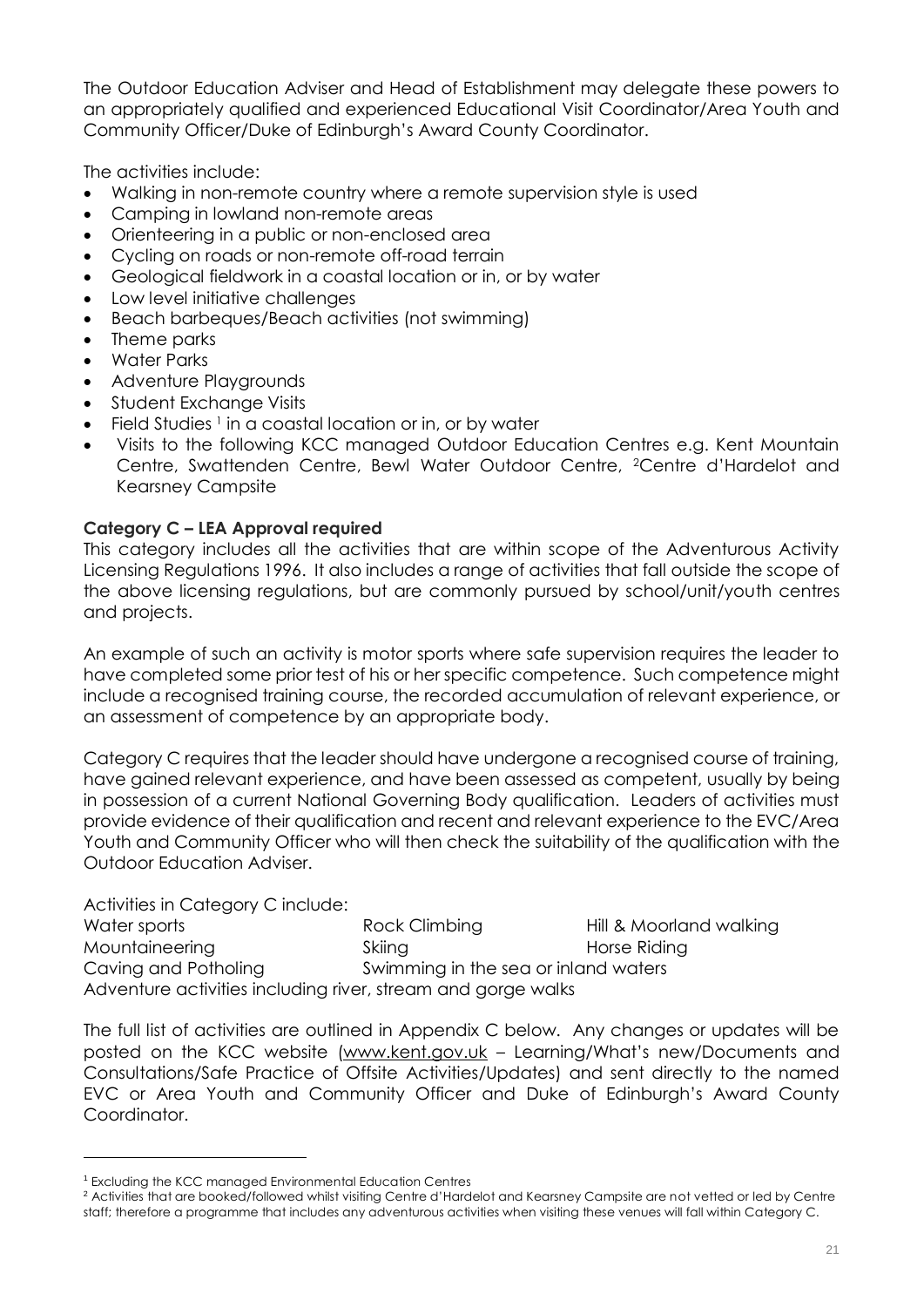## **APPENDIX C**

| Abseiling                               | Mountain Biking   | Angling                     | Rafting |
|-----------------------------------------|-------------------|-----------------------------|---------|
| Archery                                 | <b>Ballooning</b> | Paintball                   | Campi   |
| <b>Bungee Jumping</b>                   | Caving            | Parachuting                 | Rowing  |
| Paragliding                             | Canal Boating     | Pony Trekking               | Gliding |
| Mountaineering                          | Power Boating     | <b>Expeditions</b>          | Skiing  |
| Shooting                                | Surfing           | Hill Walking                | Motor 9 |
| Snowboarding                            | Horse Riding      | Windsurfing                 | Water . |
| <b>Initiative Courses</b>               | Kite Surfing      | Land Yachting               | Sub Aq  |
| Low and High Ropes Courses              |                   | Snorkelling                 |         |
| Open country activities & field studies |                   | Swimming – not in a public  |         |
| Cycling - other than Cycle Proficiency  |                   | Challenge or Assault Course |         |
| Climbing – indoors & outdoors           |                   | Sea level traversing/coaste |         |

Paintball Camping Parachuting Rowing Pony Trekking Gliding Expeditions Skiing Hill Walking Motor Sports Windsurfing Water Skiing Land Yachting Sub Aqua/ Snorkelling Swimming – not in a public pool Challenge or Assault Courses Sea level traversing/coasteering

Flying – other than with Commercial Company

ACCIDENTS CAN HAPPEN IN ANY ACTIVITY regardless of whether it is classified as high or low risk. Be aware – LOW RISK does not mean NO RISK.

#### **SAFEGUARDING POLICY STATEMENT FOR RESIDENTIAL VISITS (See Guidelines for Residential Visits)**

To ensure our students have the best possible quality of opportunities and institute best practice procedures for behaviour and safety the following take place:

- KCC Outdoor & Adventure EGO forms are completed by the EVC
- The KCC pupil travel insurance form is completed by the group leader
- Additional Safeguarding training sessions will take place for staff who are part of Residential visits to alert them of the increased possibility of a disclosure – being out of school, away from parents and carers and in a more intimate/alternative relationship with supervising staff.
- Staff or volunteer adults are **not permitted** to drink alcoholic drinks whilst on residential visits; their sole focus is the supervision of the pupils and this responsibility must not be impaired.
- Pupils (including those aged 18 or 19) will not be allowed to consume alcohol as part of social independence experiences at St Nicholas School or on any school-based activity - including on residential trips and/or community visits (despite their legal right to do so. It is the role of St Nicholas School to discuss the risks of drugs and alcohol in PSHE lessons only. ). It is considered the duty of parents and carers to manage the students' life skills education around safe and sensible drinking.
- The leader of the residential visit is to be contactable by mobile phone (24 hours per day) and there is also a SLT home contact (also contactable by telephone); these numbers are shared with the parents and carers.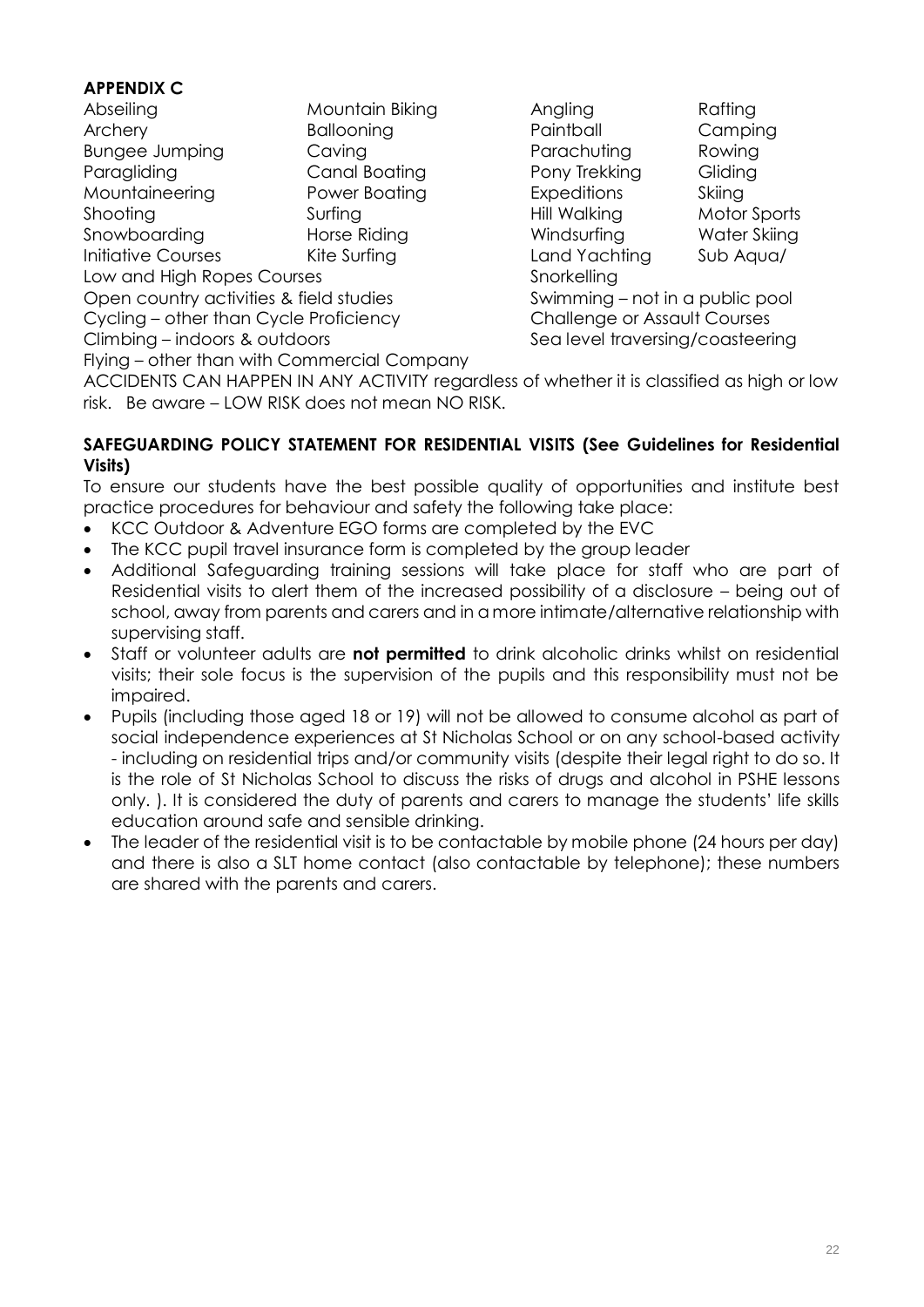# **JOURNEYS OFF-SITE RISK ANALYSIS (Example)**

| Teacher                                          |                                                                                                                                                                                                              |
|--------------------------------------------------|--------------------------------------------------------------------------------------------------------------------------------------------------------------------------------------------------------------|
| Group                                            |                                                                                                                                                                                                              |
| Destination                                      |                                                                                                                                                                                                              |
| Driver                                           |                                                                                                                                                                                                              |
| <b>First Aider</b>                               |                                                                                                                                                                                                              |
| Access to telephone                              |                                                                                                                                                                                                              |
| Date(s) of visit(s)                              |                                                                                                                                                                                                              |
| Purpose of visit                                 |                                                                                                                                                                                                              |
| <b>RISK ANALYSIS</b>                             | Detail types of risk associated with the activity and action taken<br>ensure safety of group (accessibility, religious holidays, facilities for<br>boys/girls etc.) USE RISK ANALYSIS FORM TO SCORE THE RISK |
| Risk in activity                                 |                                                                                                                                                                                                              |
| Parking                                          |                                                                                                                                                                                                              |
| Access to Venue                                  |                                                                                                                                                                                                              |
| Staff ratio                                      |                                                                                                                                                                                                              |
| Roads                                            |                                                                                                                                                                                                              |
| <b>Toilets</b>                                   |                                                                                                                                                                                                              |
| Behaviour management                             |                                                                                                                                                                                                              |
| Other health issues                              |                                                                                                                                                                                                              |
| Other issues                                     |                                                                                                                                                                                                              |
| Equality issues                                  |                                                                                                                                                                                                              |
|                                                  | To be submitted to the Senior Leadership Team 2 weeks prior to the visit.                                                                                                                                    |
| Staff Signature                                  |                                                                                                                                                                                                              |
| Headteacher/SLT Sig                              |                                                                                                                                                                                                              |
| Date                                             |                                                                                                                                                                                                              |
|                                                  | To be submitted to the Key Stage Manager on the day of the visit.                                                                                                                                            |
| Staff Signature                                  |                                                                                                                                                                                                              |
| KS Manager Signature                             |                                                                                                                                                                                                              |
| Date                                             |                                                                                                                                                                                                              |
| office.<br>others are available from the office. | Normal signing in/out procedures still apply. Medication forms for pupils are available from the<br>Self-certification sickness forms are available from the office. Accident forms for pupils, staff and    |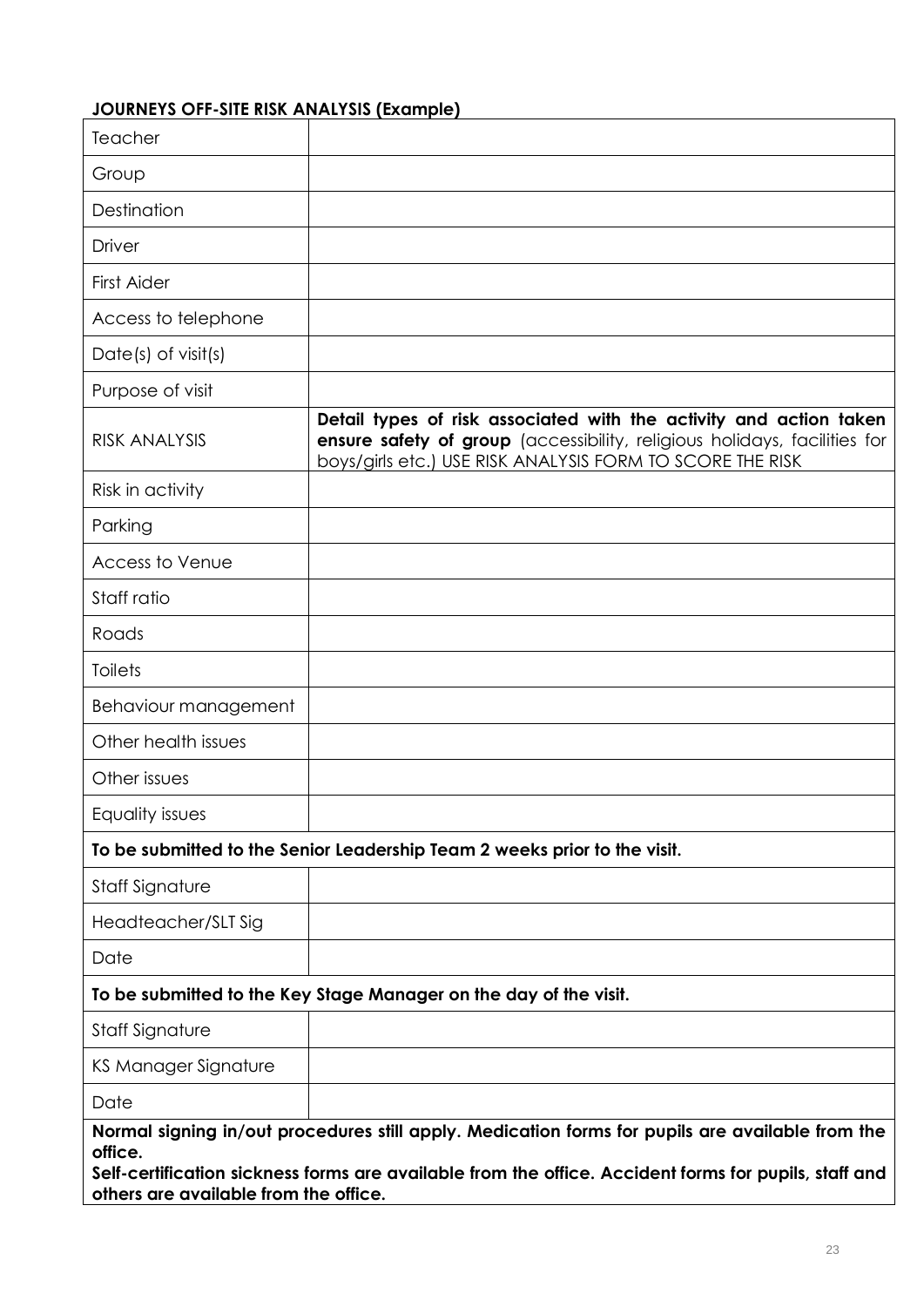| Request for School Journey/Youth Party Travel Insurance                                                                                                                                                                                                                                                                                                                                                                                                                                                                                                                                                                                                                                                                                                                                                                                                                                                                                                                                            |         |                                             |           | Trip $No(s)$                                                  |             |                                               |   |                             |          |              |                                                                          |
|----------------------------------------------------------------------------------------------------------------------------------------------------------------------------------------------------------------------------------------------------------------------------------------------------------------------------------------------------------------------------------------------------------------------------------------------------------------------------------------------------------------------------------------------------------------------------------------------------------------------------------------------------------------------------------------------------------------------------------------------------------------------------------------------------------------------------------------------------------------------------------------------------------------------------------------------------------------------------------------------------|---------|---------------------------------------------|-----------|---------------------------------------------------------------|-------------|-----------------------------------------------|---|-----------------------------|----------|--------------|--------------------------------------------------------------------------|
| KCC Regulations and Guidance for the Safe Practice of Offsite Activities require mandatory School Journey<br>Insurance in most cases and optional cover in others, at the discretion of the headteacher and governing<br>body.                                                                                                                                                                                                                                                                                                                                                                                                                                                                                                                                                                                                                                                                                                                                                                     |         |                                             |           |                                                               |             |                                               |   |                             |          |              |                                                                          |
| To obtain School Journey/Youth Party Travel Insurance cover for your trip(s) through the KCC Business Personal<br>Accident and Travel Policy, please <b>complete the unshaded sections</b> of this form and email it to<br>insurance@kent.gov.uk as soon as possible but in any case prior to commencement of travel.                                                                                                                                                                                                                                                                                                                                                                                                                                                                                                                                                                                                                                                                              |         |                                             |           |                                                               |             |                                               |   |                             |          |              |                                                                          |
| Cancellation and Curtailment cover commences immediately cover is requested. It is advisable, therefore,<br>to arrange cover at the time initial deposits are paid to tour operators, hotels, etc.                                                                                                                                                                                                                                                                                                                                                                                                                                                                                                                                                                                                                                                                                                                                                                                                 |         |                                             |           |                                                               |             |                                               |   |                             |          |              |                                                                          |
| Schools that have purchased annual travel insurance cover are still required to provide notification of all trips.                                                                                                                                                                                                                                                                                                                                                                                                                                                                                                                                                                                                                                                                                                                                                                                                                                                                                 |         |                                             |           |                                                               |             |                                               |   |                             |          |              |                                                                          |
| Please note that in view of the large volume of travel insurance requests received, no acknowledgement of<br>this form will be given It is strongly recommended that a hard copy is retained on file as evidence that cover<br>has been arranged.                                                                                                                                                                                                                                                                                                                                                                                                                                                                                                                                                                                                                                                                                                                                                  |         |                                             |           |                                                               |             |                                               |   |                             |          |              |                                                                          |
| <b>Name of School/Establishment</b>                                                                                                                                                                                                                                                                                                                                                                                                                                                                                                                                                                                                                                                                                                                                                                                                                                                                                                                                                                |         |                                             |           | St Nicholas School                                            |             |                                               |   |                             |          |              |                                                                          |
| <b>Address</b>                                                                                                                                                                                                                                                                                                                                                                                                                                                                                                                                                                                                                                                                                                                                                                                                                                                                                                                                                                                     |         |                                             | Kent      | <b>Holme Oak Close</b><br>Nunnery Fields<br><b>CANTERBURY</b> |             |                                               |   |                             |          |              |                                                                          |
| Postcode                                                                                                                                                                                                                                                                                                                                                                                                                                                                                                                                                                                                                                                                                                                                                                                                                                                                                                                                                                                           | CT1 3JJ |                                             | <b>No</b> | <b>Telephone</b>                                              |             | 01227 464316                                  |   | <b>Fax No</b>               |          |              | 01227 766883                                                             |
| Form Completed by                                                                                                                                                                                                                                                                                                                                                                                                                                                                                                                                                                                                                                                                                                                                                                                                                                                                                                                                                                                  |         |                                             |           |                                                               | <b>Date</b> | Completed                                     |   |                             |          |              |                                                                          |
| Trip Details - details of more than one trip can be entered on this form                                                                                                                                                                                                                                                                                                                                                                                                                                                                                                                                                                                                                                                                                                                                                                                                                                                                                                                           |         |                                             |           |                                                               |             |                                               |   |                             |          |              |                                                                          |
| <b>Destination</b><br>See Note 1                                                                                                                                                                                                                                                                                                                                                                                                                                                                                                                                                                                                                                                                                                                                                                                                                                                                                                                                                                   |         | <b>Duration</b><br><b>Start</b><br>dd/mm/yy |           | <b>End</b><br>dd/mm/yy                                        |             | <b>Number of People</b><br><b>Supervisors</b> |   | Pupils /<br><b>Students</b> |          | <b>Total</b> | <b>No of Days</b><br><b>Hazardous</b><br><b>Activities</b><br>See Note 2 |
|                                                                                                                                                                                                                                                                                                                                                                                                                                                                                                                                                                                                                                                                                                                                                                                                                                                                                                                                                                                                    |         |                                             |           |                                                               |             |                                               |   |                             |          |              |                                                                          |
|                                                                                                                                                                                                                                                                                                                                                                                                                                                                                                                                                                                                                                                                                                                                                                                                                                                                                                                                                                                                    |         |                                             |           |                                                               |             |                                               |   |                             |          |              |                                                                          |
|                                                                                                                                                                                                                                                                                                                                                                                                                                                                                                                                                                                                                                                                                                                                                                                                                                                                                                                                                                                                    |         |                                             |           |                                                               |             |                                               |   |                             |          |              |                                                                          |
|                                                                                                                                                                                                                                                                                                                                                                                                                                                                                                                                                                                                                                                                                                                                                                                                                                                                                                                                                                                                    |         |                                             |           |                                                               |             |                                               |   |                             |          |              |                                                                          |
|                                                                                                                                                                                                                                                                                                                                                                                                                                                                                                                                                                                                                                                                                                                                                                                                                                                                                                                                                                                                    |         |                                             |           |                                                               |             |                                               |   |                             |          |              |                                                                          |
|                                                                                                                                                                                                                                                                                                                                                                                                                                                                                                                                                                                                                                                                                                                                                                                                                                                                                                                                                                                                    |         |                                             |           |                                                               |             |                                               |   |                             |          |              |                                                                          |
| <b>Notes</b><br>If the visit is in the UK, please give the county/town being visited or, for residential trips the county/town<br>1.<br>where the party is based. This will be sufficient in lieu of the full address of the venue concerned. For<br>trips abroad, the country is sufficient.<br>For the purpose of the policy, <b>hazardous activities</b> are those shown under the School Travel Options<br>2.<br>sub-menu of the Risk Management and Insurance Section of the Children, Families and Education<br>ClusterWeb website. Please indicate the number of days on which the group will be participating in<br>any of the hazardous activities listed.<br>Medical expenses cover for trips abroad. In common with policies of this nature, the policy specifically<br>3.<br>excludes claims resulting from a pre-existing medical condition or for traveling against the advice of a<br>medical practitioner. Any person with a medical problem should check with their doctor before |         |                                             |           |                                                               |             |                                               |   |                             |          |              |                                                                          |
| booking a place on the trip and again immediately prior to departure to confirm that they will be fit<br>to travel.                                                                                                                                                                                                                                                                                                                                                                                                                                                                                                                                                                                                                                                                                                                                                                                                                                                                                |         |                                             |           |                                                               |             |                                               |   |                             |          |              |                                                                          |
| Days                                                                                                                                                                                                                                                                                                                                                                                                                                                                                                                                                                                                                                                                                                                                                                                                                                                                                                                                                                                               |         | Rate                                        | £         |                                                               |             | Premium                                       | £ |                             | Schedule |              |                                                                          |
|                                                                                                                                                                                                                                                                                                                                                                                                                                                                                                                                                                                                                                                                                                                                                                                                                                                                                                                                                                                                    |         |                                             |           |                                                               |             |                                               |   |                             |          | Ref no:      |                                                                          |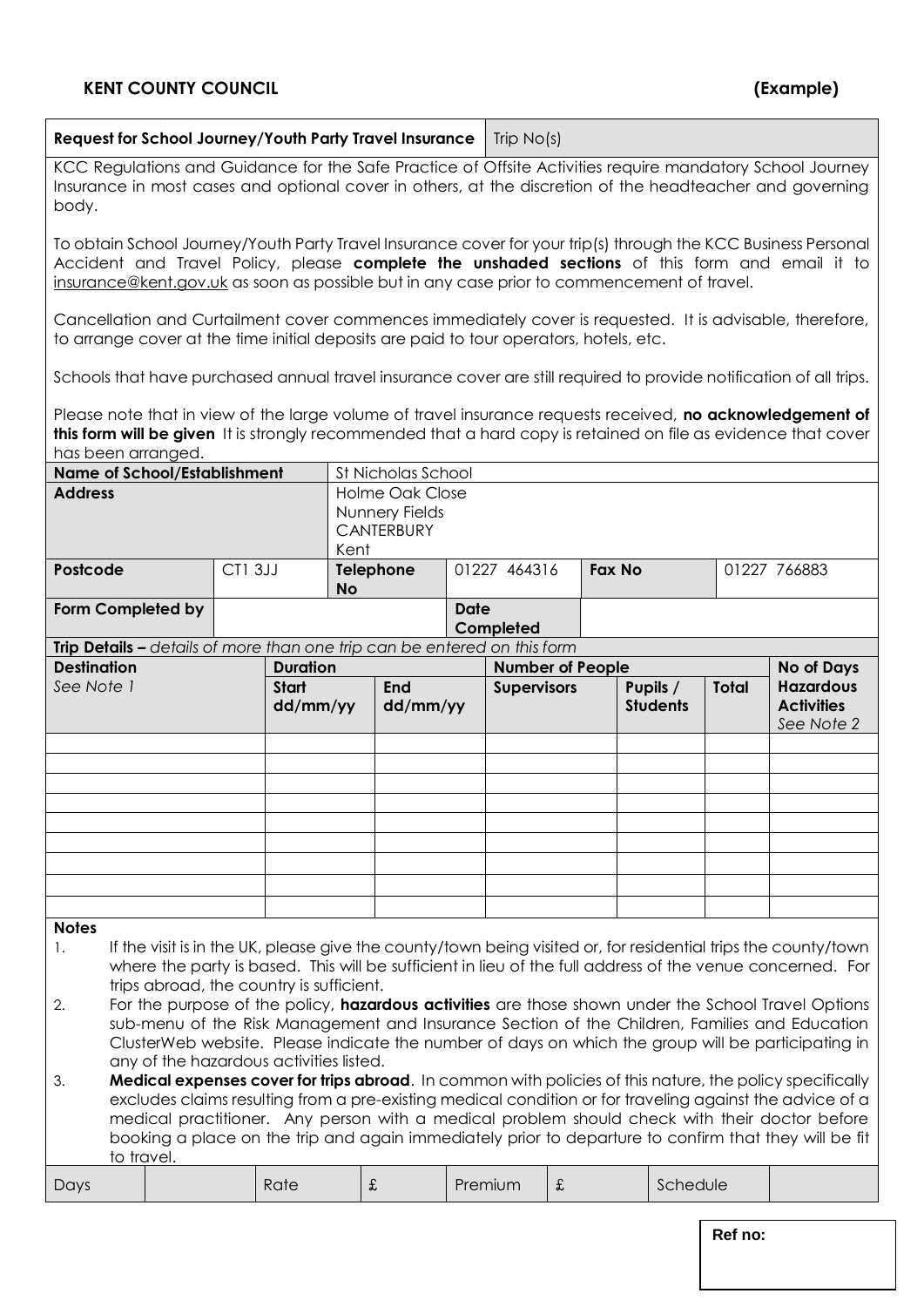#### **ST NICHOLAS SCHOOL**

#### **ADVERSE EVENT REPORT AND INVESTIGATION FORM**

The purpose of this form is to record all adverse events. The term **accident** is used where injury or ill health occurs. The term **incident** includes **near misses** and **undesired circumstances,** where there is the potential for injury.

#### **Overview**

| Reported by: |            |              | Date/time of adverse event                                          |              |
|--------------|------------|--------------|---------------------------------------------------------------------|--------------|
| Incident     | III health | Minor injury | Serious injury                                                      | Major injury |
|              |            |              | Brief details (What, where, when, who and emergency measures taken) |              |
|              |            |              |                                                                     |              |
|              |            |              |                                                                     |              |

| RIDDOR reportable?      | Y/N | Date/time reported      |
|-------------------------|-----|-------------------------|
| Entry in accident book? | Y/N | Date entered/reference: |
| Safeguarding actions?   | Y/N | Date entered/reference: |

#### **Part 2 Investigation information gathering**

1 Where and when did the adverse event happen?

2 Who was injured/suffered ill health or was otherwise involved with the adverse event?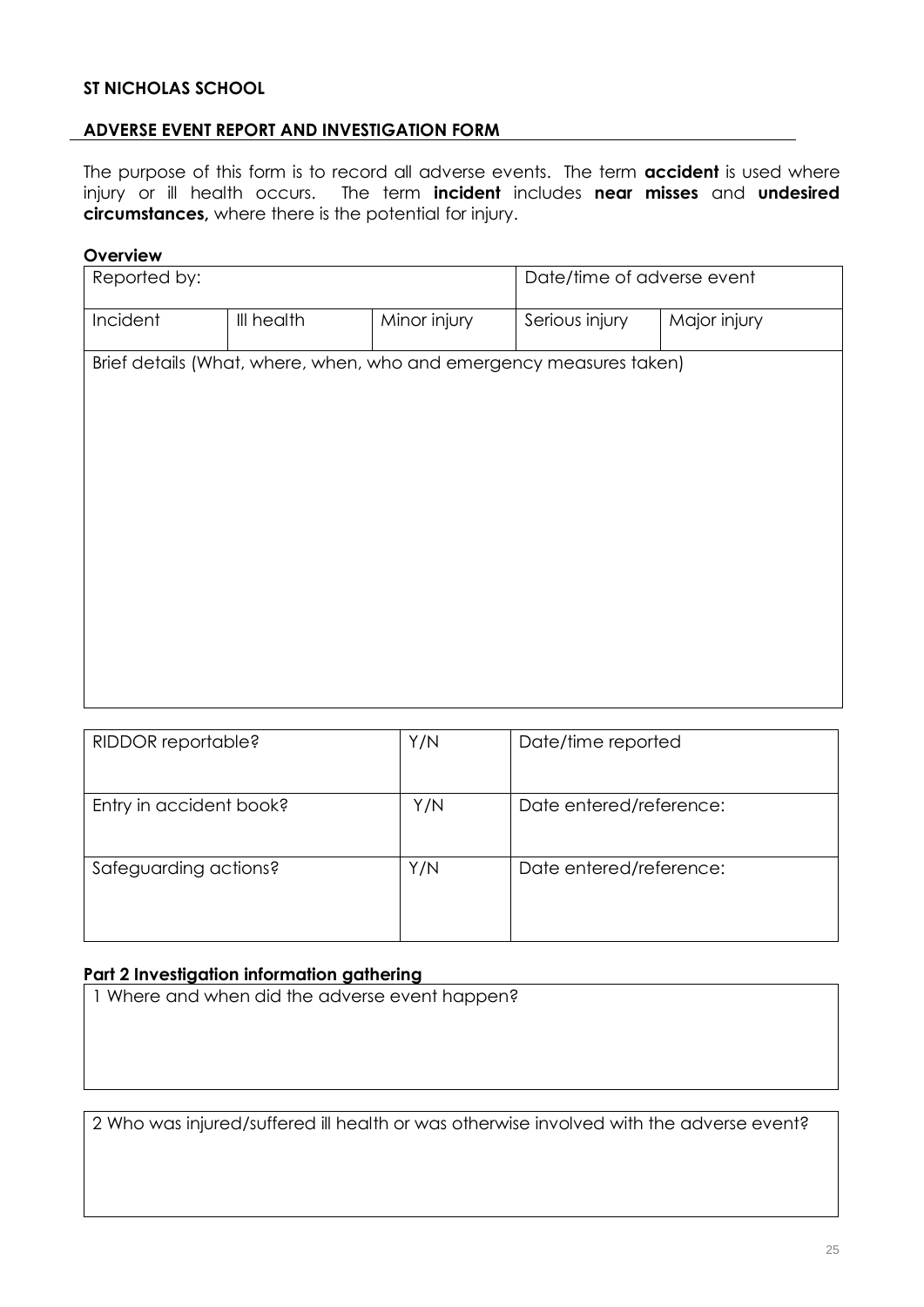4 What activities were being carried out at the time?

5 Was there anything unusual or different about the working conditions?

6 Were there adequate safe working procedures and were they followed?

7 What injuries or ill health effects, if any, were caused?

8 If there was an injury, how did it occur and what caused it?

9 Was the risk known? If so, why wasn't it controlled? If not why not?

10 Did the organisation and arrangement of the work influence the adverse event?

11 Was maintenance and cleaning sufficient? If not, explain why not.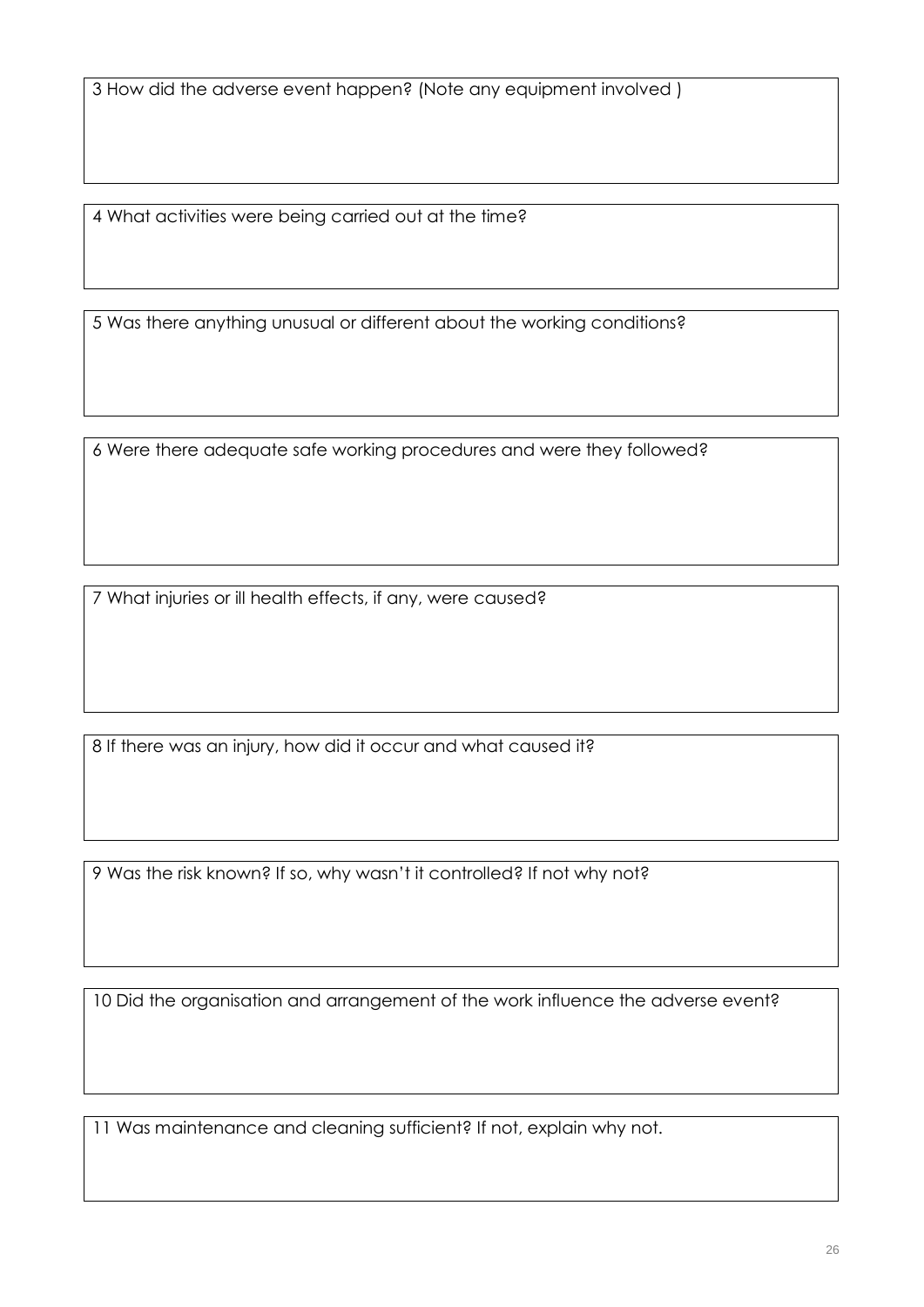13 Did the workplace layout influence the adverse event?

14 Did the nature or shape of the materials influence the adverse event?

15 Did difficulties using the plant and equipment influence the adverse event?

16 Was the safety equipment sufficient?

17 Did other conditions influence the adverse event?

#### **Analysis and further action**

18 What were the immediate, underlying and root causes?

19 What risk control measures are needed/recommended?

20 Do similar risk exist elsewhere? If so, what and where?

21 Have similar adverse events happened before? Give details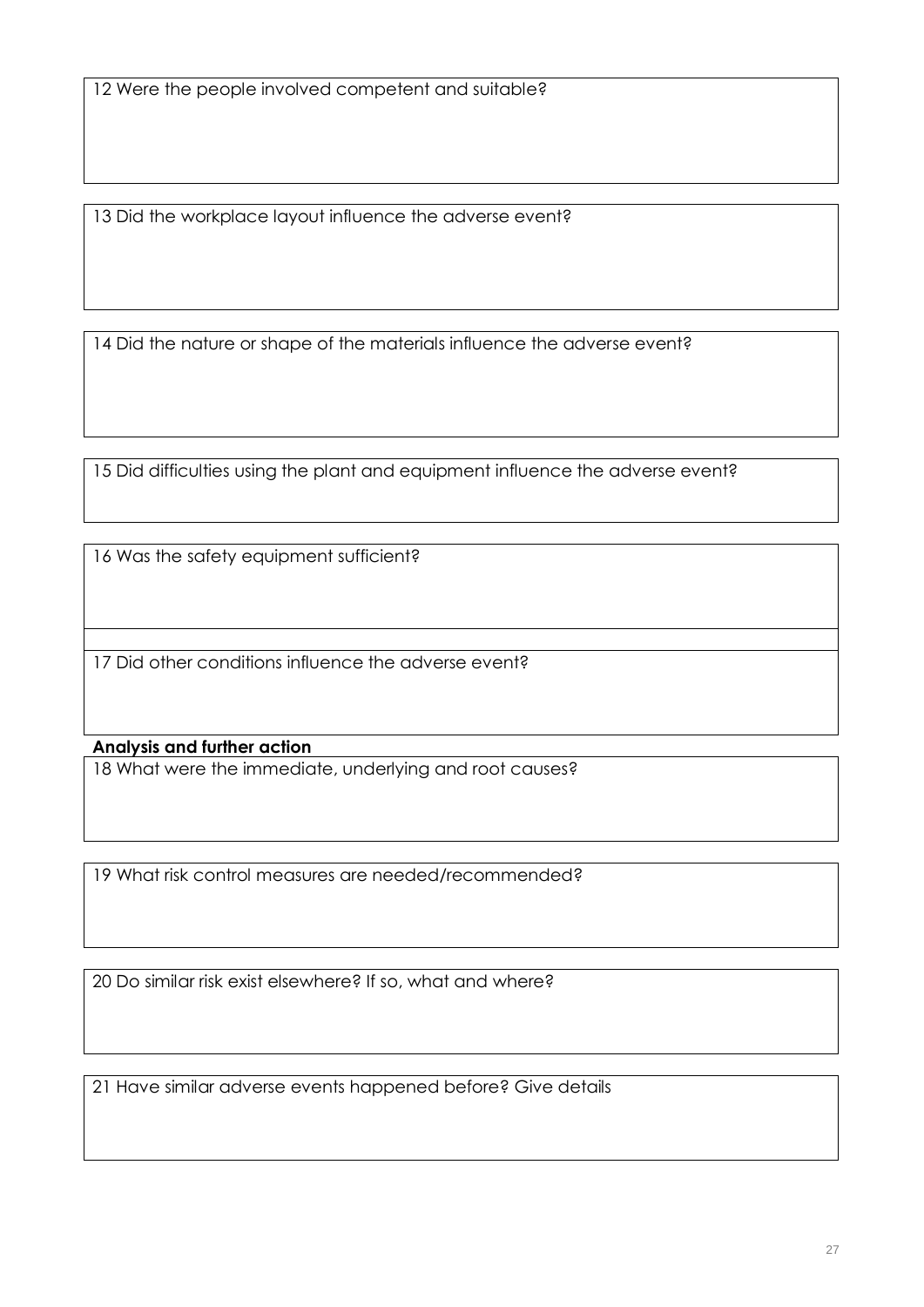## **Part 3 THE RISK CONTROL ACTION PLAN**

| 22 Which risk control measures should be implemented in the long and short term?      |                 |             |
|---------------------------------------------------------------------------------------|-----------------|-------------|
|                                                                                       |                 |             |
| Control measures                                                                      | Completion date | Person      |
|                                                                                       |                 | responsible |
|                                                                                       |                 |             |
|                                                                                       |                 |             |
|                                                                                       |                 |             |
|                                                                                       |                 |             |
|                                                                                       |                 |             |
| 23 Which risk assessments and safe working practices need to be reviewed and updated? |                 |             |
| Name of risk assessment                                                               | Completion date | Person      |
| Safe working procedure                                                                |                 | responsible |
|                                                                                       |                 |             |
|                                                                                       |                 |             |
|                                                                                       |                 |             |
|                                                                                       |                 |             |
|                                                                                       |                 |             |

24 Have the details of the adverse event and investigation findings been recorded and analysed? Are there any trends or common causes which suggest the need for further investigation? What did the adverse event cost

25 Signed on behalf of the investigation team

| Name | Signature |
|------|-----------|
|      |           |

| 26 Members of the investigation team |          |  |
|--------------------------------------|----------|--|
| Name                                 | Position |  |
|                                      |          |  |
|                                      |          |  |
|                                      |          |  |

27 The findings of this investigation need to be communicated to the following managers, union and employee safety representatives

| Position | Signature | Date |
|----------|-----------|------|
|          |           |      |
|          |           |      |
|          |           |      |
|          |           |      |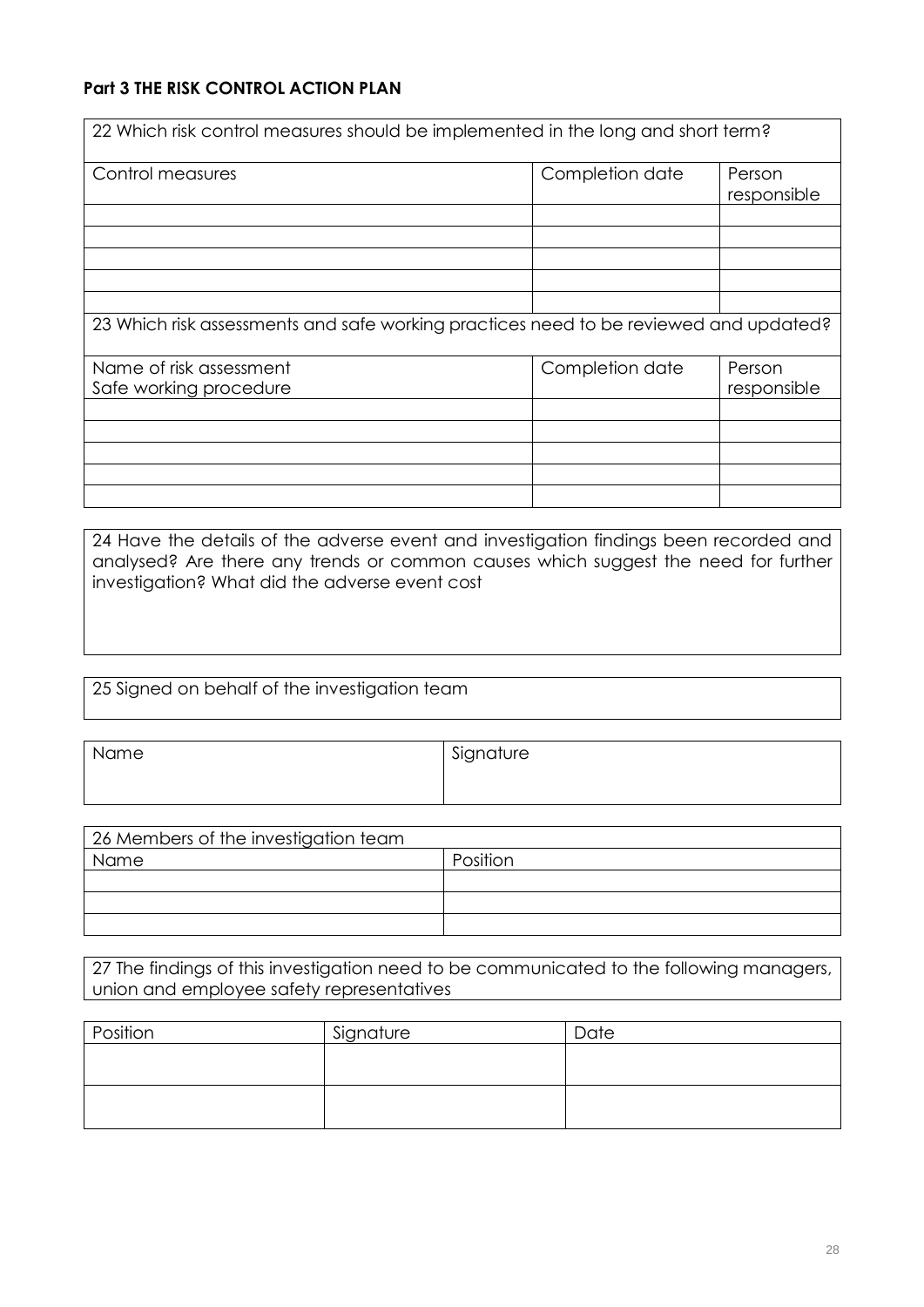#### **EMERGENCY PROCEDURES GUIDELINES (SEE SCHOOL EMERGENCY MANAGEMENT & BUSINESS CONTINUITY PLAN [SEMBCP])**

KCC quidance<sup>1 & 2</sup> will be followed in full or part of this policy.

<sup>1</sup> - "Emergency Planning for Schools in Kent, 2015 Edition" (KCC, 2015) & <sup>2</sup> - "Operation Chalkboard – Kent Police Protocol in Kent and Medway Schools" (Kent Police, 2014)

#### **GENERIC EMERGENCY PROCEDURES**

#### **DIRECTED RESPONSE**

This is used to move pupils and staff to a specific location inside the building when it is safer to remain in the building than to leave. It is used when the location of an actual or potential threat is known and can be confined to a specific area, and the area to move to is far enough from the threat that safety is ensured. Then ensure all pupils, staff and visitors are accounted for. The decision will be made by the Headteacher or one of the Deputies. The instruction will be given by the Headteacher, Deputy or any staff member authorised by them – School Secretary, Site Manager, staff member.

#### **ROOM CLEAR**

This is used when there is a high risk present in the room and the pupils and staff can be sent to a safe area. Then ensure all pupils, staff and visitors are accounted for. The decision will be made by the staff member responsible for the pupils in the room.

#### **SECURED ROOM**

This is used when there is a threat inside the building such as an intruder when it may be more dangerous to leave the building by directed evacuation than stay in a secured room. In this case lock the doors and windows and keep staff away from doors and windows. Then ensure all pupils, staff and visitors are accounted for. Decisions will be made and communicated as for a directed response.

#### **DIRECTED EVALUATION**

This is used when the location of the potential threat is known and allows an evacuation route away from the threat to an assembly point outside the building. Then ensure all pupils, staff and visitors are accounted for. The assembly point is on the large playground to the rear of the building. If this is too dangerous, the Headteacher will direct to a safer assembly area. If the threat means a long period of evacuation, then for the safety and well-being of the pupils and staff, the assembly point will be moved to The Orchard School as soon as registers have been completed which can be accessed through a gate to the rear of the playground area. Once in The Orchard School it will be important to check the registers.

#### **IMMEDIATE ACTIONS (IF REQUIRED)<sup>1</sup>**

- Apply First aid if necessary
- Call 999 if necessary for Police, Fire or Ambulance, but if non-emergency, notify Police on 101
- Clear area if necessary, ensuring child and adult safety and welfare
- Pick up grab bag
- Establish lines of responsibility and leadership
- Inform all staff to maintain timelines and records of all actions and events
- Contact Area Education Officer (East Kent): Marissa White 03000 418793/07834 841560
- Contact Chair of Governors
- Provide reassurance and a visible supporting presence
- Decide whether school or Police have the responsibility to inform parents if applicable
- Access LA support network via AEO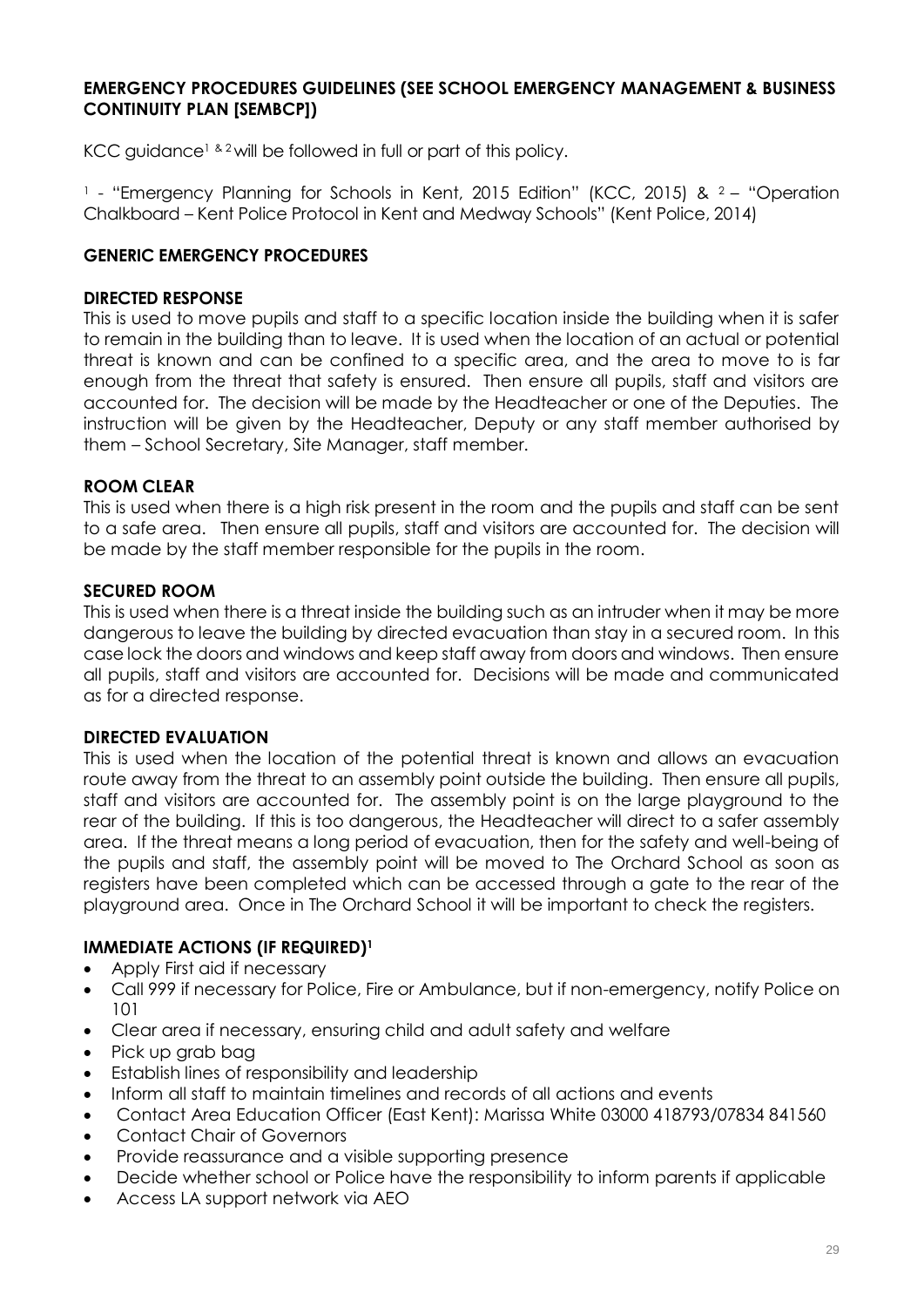- Ensure safe condition of premises for school community (evacuate if necessary refer to Section One)
- Manage media interest through press office. The Media Relations Officers for Education are:
- Murray Evans, 03000 416071 or 07834 051150, murray.evans@kent.gov.uk
- Ella Hughes, 03000 416282 or 07738 755491 ella.hughes@kent.gov.uk.
- Out Of Hours, is through the call centre, 03000 414141 or silent hours, 03000 419191
- Protect school community from media intrusion as much as possible
- Review break/lunchtime/going home arrangements
- Consider impact on pupils/students/staff in other schools (family/friend connections)
- Contact Property emergency on 24 hour number 03000 419191, if necessary
- Maintain as normal a routine as possible

## **IMMEDIATE THREAT OF INJURY OR DEATH**

## **SUSPICIOUS PERSON ON SCHOOL GROUNDS**

- Direct all strangers or visitors to the reception for signing in
- Notify the office immediately of suspicious persons or behaviour
- A potentially dangerous person is one whose behaviour suggests a possible threat to safety
- Notify the office and Headteacher of concerns immediately
- Follow generic emergency procedure as appropriate
- Call the police

#### **DANGEROUS PERSON (INCLUDING SERIOUS ASSAULT BY PUPIL OR VISITOR ON SCHOOL GROUNDS – 'OPERATION CHALKBOARD' LOCK DOWN PROCEDURE**

- A potentially dangerous person is one whose behaviour suggests a possible threat to safety – e.g. posing a real threat/perceived to be posing a threat to staff/pupils/visitors or following an incident whereby there is a risk to the safety of someone legitimately on the school grounds. They may be trespassing on school grounds or attempting to gain entry to school via the front doors, with or without weapons. Weapons could include – guns (pistols, machine guns, knives or [suicide] bomb vests).
- Notify the Headteacher/on call SLT member of concerns immediately, who will notify the office – if deemed appropriate to do so (due to specific type of risk and weapons observed) they will go around the school to share the lockdown procedure is in place.
- The office will then shut the office hatched window and hide themselves moving a telephone under the table to enact the Operation Chalkboard Protocol:
	- o The message 'Operation Chalkboard, this is Operation Chalkboard' will be given out over the telephone tannoy system – this will announce that all classes are to lock themselves into their rooms, turn the lights off and hide under the tables.
	- The office will ring 999 and quote Operation Chalkboard to the operator they will give details of the descriptions and names (if known) of the people posing the risk, describing any weapons and location/direction of travel.
	- o All classes and rooms will then remain in lockdown until either a) the police tell each class/area that they are safe to leave or b) the message – 'Operation chalkboard all clear, this is operation chalkboard all clear' is given.
	- o If the serious incident takes place in an off-site campus the host procedure will be followed by the leading staff member and St Nicholas will go into lockdown.
	- o If St Nicholas goes into lockdown so too will all other St Nicholas campuses/classes.
	- o If the host site goes into lockdown, the St Nicholas class(es) will go into lockdown.

#### **ABDUCTION**

- Do not release any pupil to anyone other than the designated parent or guardian
- Do not accept substitute without proof or prior agreement from the parent/guardian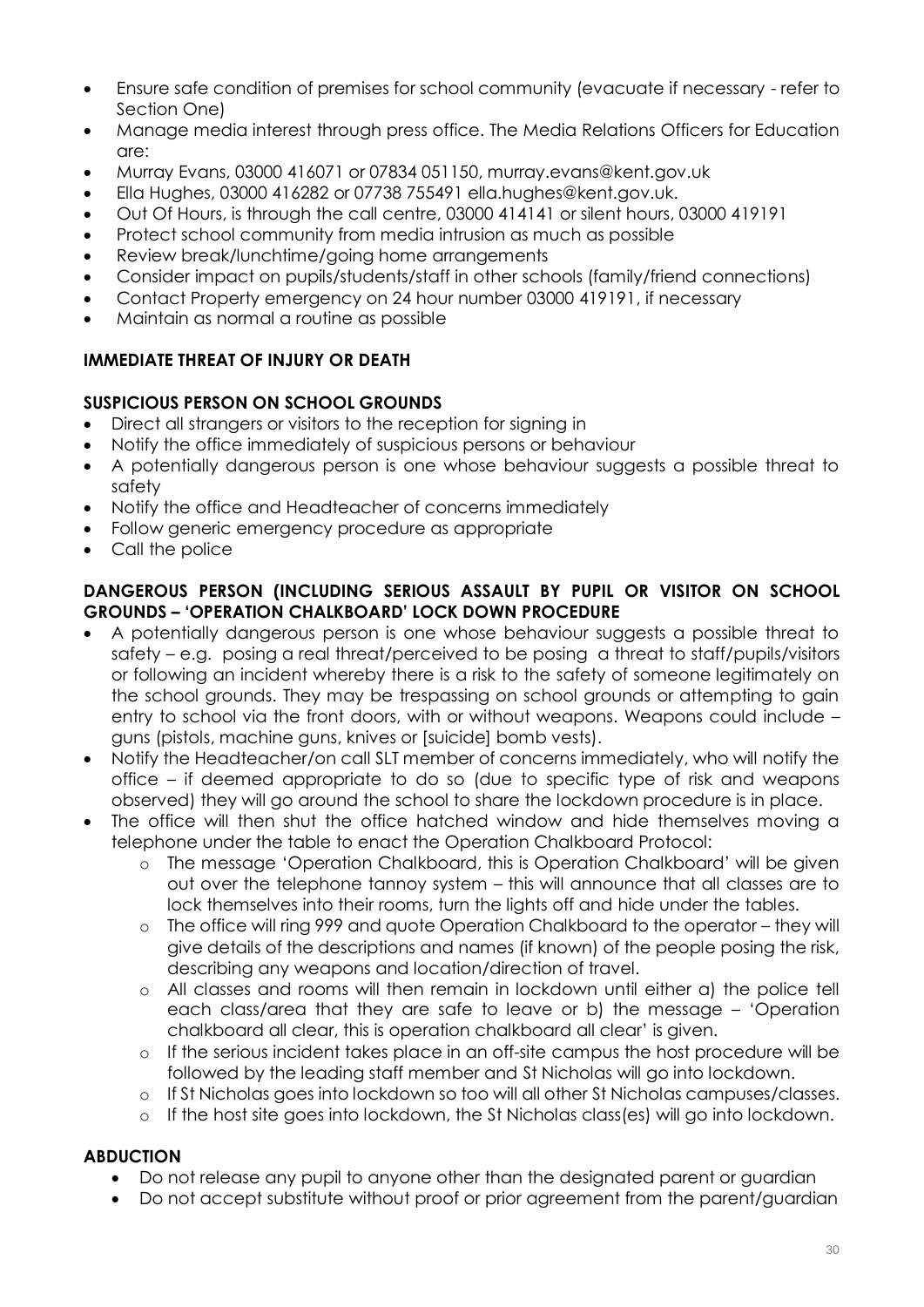- If a parent attempts to pick up a child in contravention of a Court Order then report to the office and Headteacher immediately. Call the police – quoting operation chalkboard.
- The lockdown procedure will be followed on all campuses until the all clear is given.

#### **SUICIDE THREAT OR ATTEMPT**

- Notify the office and Headteacher immediately
- Follow generic emergency procedures and (Y)MHFA and SFA training, as appropriate.
- Call emergency services
- Contact a well-being team member, if appropriate.

#### **DEATH, SERIOUS INJURY OR MEDICAL CONDITION ON SCHOOL CAMPUS**

- Notify office, Headteacher and emergency services and family immediately
- Follow generic emergency procedures as appropriate
- Follow first aid procedures
- Inform LEA, HSE

#### **POSSIBLE THREAT OF INJURY OR DEATH**

#### **FIRE OR EXPLOSION**

- Follow fire drill (Health and Safety Policy) or generic emergency procedures as appropriate
- Notify emergency services
- Account for pupils and staff

#### **HAZARDOUS SPILLAGE**

- Notify office and Headteacher immediately
- Follow generic emergency procedures as appropriate

#### **BOMB OR SUSPICIOUS DEVICE**

- Do not approach or touch suspicious device
- Notify office and Headteacher immediately
- Follow generic emergency procedures
- Ensure all pupils, staff and visitors are accounted for
- Inform emergency services

#### **BOMB THREAT (OR SIMILAR)**

- Follow bomb threat phone checklist kept by office telephone (page  $19<sup>1</sup>$ ).
- Evacuate building to safe distance
- Inform emergency services

#### **STRUCTURAL DAMAGE**

- Follow generic emergency procedures
- Inform office and Headteacher immediately
- Ensure all pupils, staff and visitors are accounted for
- Call police
- Inform LEA

#### **COMMUNITY DISTURBANCE**

- Follow secured room procedure unless Headteacher advises otherwise
- Ensure all pupils, staff and visitors are accounted for
- Call police
- $\bullet$  Inform IFA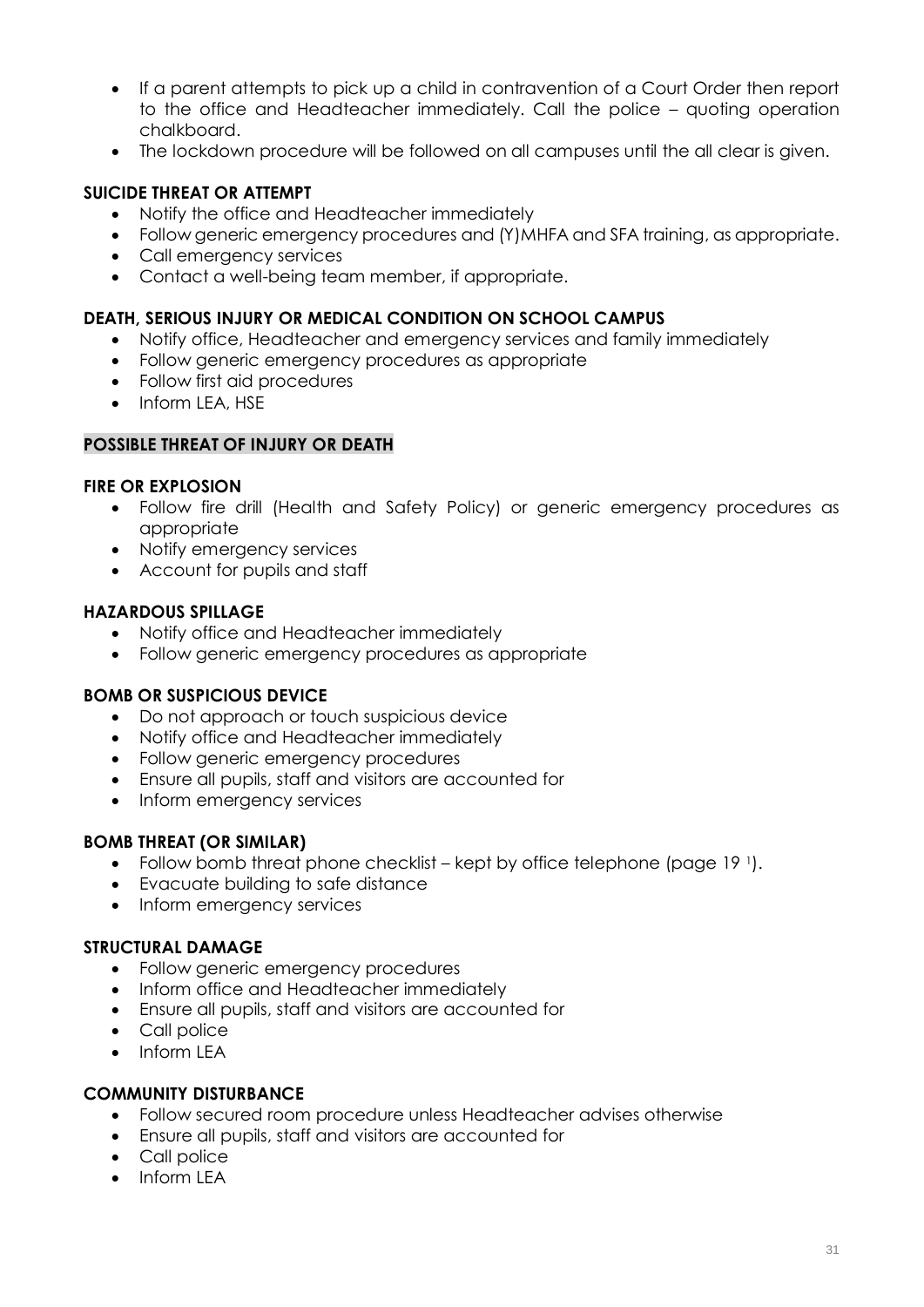#### **SCHOOL CLOSURE**

#### **BAD WEATHER**

- If there are Health and Safety grounds relating to the safe passage of the pupils to and from home, and/or the ability of staff to get to school so that there are safe staffing levels, then the school will need to be closed
- If the school needs to be closed before the school day begins the Kent School Closures website will be used to notify the LA of the closure this will inform the local radio station. The school will give notice to parents via text message and on the school website
- The LEA will be informed immediately
- The Chair of Governors will be informed
- The school may close early for similar reasons
- Transport operators will be contacted to return pupils home
- Families will be contacted to ensure they can accept the children home (or collect them)
- A record will be kept of how and when the pupils left the school
- If the main school is closed all satellite classes and off-site units will close too.
- If a satellite or off-site unit host establishment is closed but the main St Nicholas school is open, the St Nicholas pupils and staff will relocate to the main school site.
- If the host site closure takes place during the day, the St Nicholas staff and pupils will (attempt to) relocate to the main St Nicholas School site, unless the staff (in liaison with SLT) do not deem it safe to do so.

## **HEATING FAILURE**

- The Headteacher will assess the Health and Safety of the pupils and staff and determine if the school needs to close
- If the school needs to close the procedure is the same as the bad weather closure

#### **POWER FAILURE**

- The Headteacher will assess the Health and Safety of the pupils and staff and determine in the school needs to close
- If the school needs to close the procedure is the same as the bad weather closure

#### **NO WATER**

- The Headteacher will determine the Health and Safety of the pupils and staff and determine if the school needs to close
- If the school needs to close the procedure is the same as bad weather closure

#### **SCHOOL JOURNEY**

- Follow the policy for off-site activities in the Health and Safety Policy
- In the event of an accident or incident
- Ensure pupils and staff are safe
- Contact emergency services as appropriate
- Notify school management who will notify LEA
- Do not discuss the accident/incident with onlookers
- Complete written account of accident/incident

#### **EMERGENCY BOOK**

The school will keep an emergency book in the office and on SIMS, which will contain contact telephone numbers and addresses for all pupils and staff.

A telephone tree will be set up in order for important information to be shared quickly with all staff.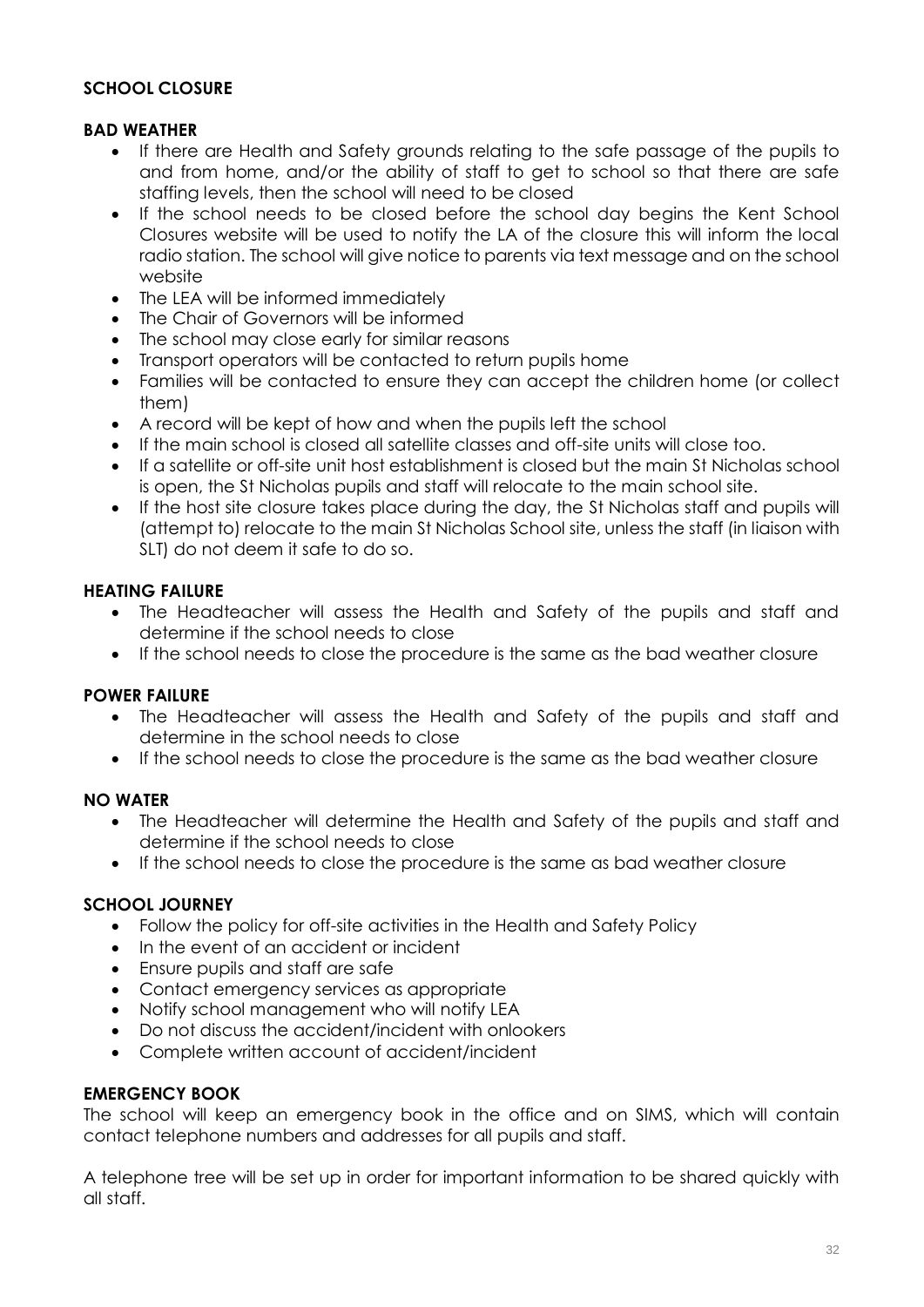## **CHILD ABUSE**

Follow the school's Child Protection and Managing Allegations of Abuse against staff policies.

#### **MEDICAL ASSESSMENT PROCEDURES**

Follow the school's Health and Safety Policy

#### **COMMUNICATING WITH THE MEDIA**

- Seek advice from the Area Education Officer 03000418793 or 07834 841560 and the Press Office 03000416071/03000416282 or 07834051150/07738755491. Out of hours – 030004141141/silent hours 03000419191
- Generally let DSO/Press Office deal with media
- Contact Chair of Governors
- Decide on spokesperson
- Provide appropriate facilities for media
- Speak conversationally, recognise the wider audience, provide quick and clear answers
- If you don't know an answer say so, if you cannot supply the information say so and why, and if appropriate when you would be able to

#### **EDUCATIONAL PSYCHOLOGY SERVICE**

The EPS can support in a crisis, which is seen as a situation, which is outside of the range of normal human experience, which would be markedly distressing to anyone. Once contacted via the Education Office, the service will then assess the level of support required.

#### **FOLLOWING INCIDENTS**

There will be a thorough review of the incident and actions taken. There will be briefings for the staff, parents and/or pupils as appropriate to ensure that the information has been passed on in an accurate and sensitive way and there is a clear understanding of what has occurred and the risk management process.

#### **Appendix 1 – Suggested Contents of a Grab Bag<sup>1</sup>**

A 'Grab Bag' is any type of bag/holdall that is kept in a convenient place and can be quickly acquired by the Head teacher or other responsible person in the event of an emergency. The bag contains useful things you may need if you cannot go back into a building during an emergency situation. It is not a legal requirement, but is highly recommended. It might prevent an emergency becoming a catastrophe. The Grab Bag must include the schools SEMBCP.

#### **What is a 'Grab Bag' and what should it contain?**

A 'Grab Bag' is any type of bag/holdall that is kept in a convenient place and can be quickly acquired by the Headteacher or other responsible person in the event of an emergency. The bag contains the necessary resources that you may need during an emergency. It is not a legal requirement, but is strongly recommended.

The grab bag (a blue 'St Nix bag') is located in: THE HEADTEACHER'S OFFICE It contains:

- Front zip pocket
	- o Notebook and Pen
	- o Disposable Camera
- $\bullet$  2<sup>nd</sup> zip pocket
	- o Pupil contacts
	- o 1 large picnic sheet/blanket (which can provide heat cover)
	- o 3 small silver heat blankets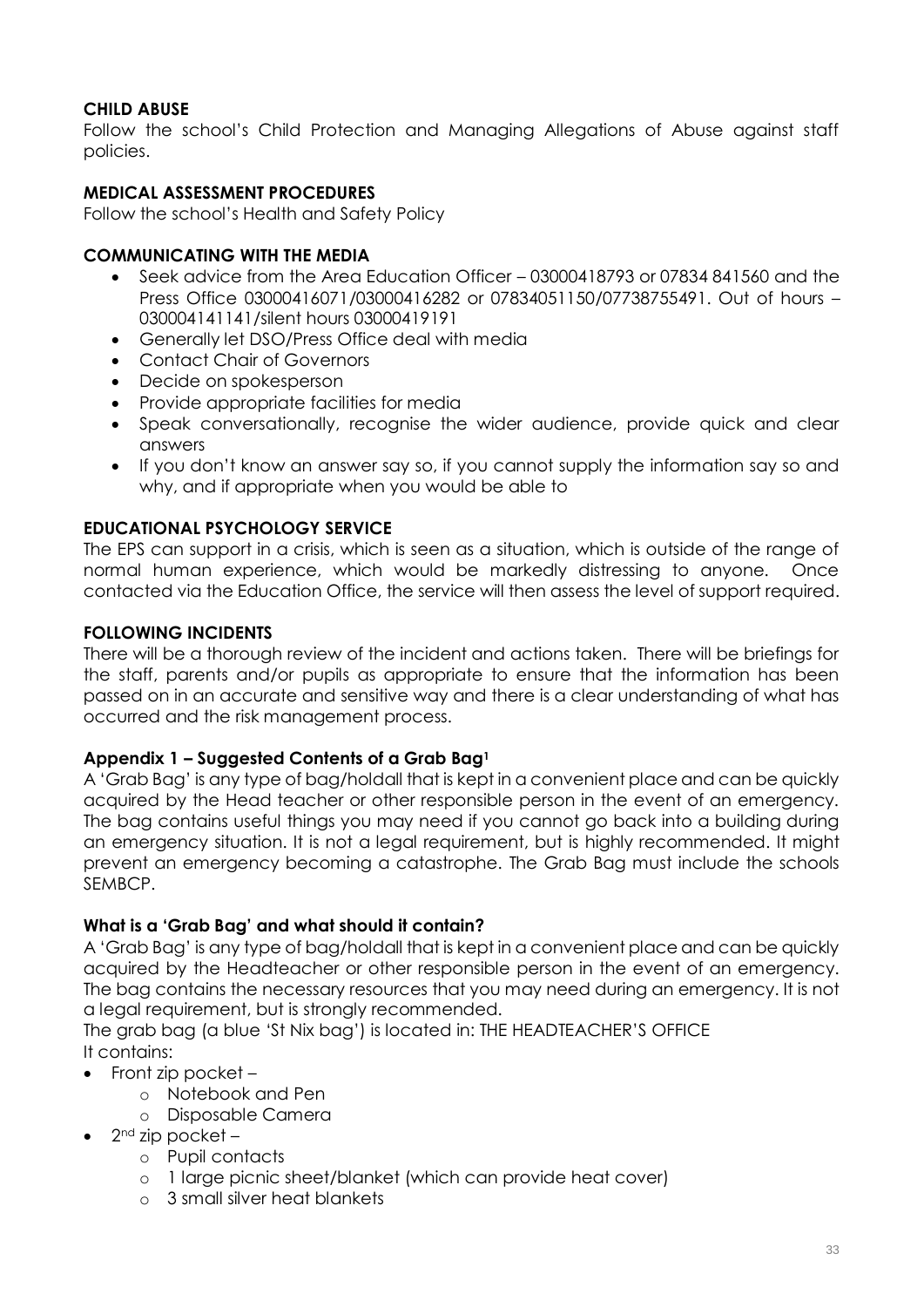- o Whistle
- 3<sup>rd</sup> zip pocket
	- o SEMBCP
	- o First Aid Kit
	- o Yellow marshal jacket
	- o Disposable gloves (3 sets)
	- o Communications log
	- o Emergency planning for schools document
	- o Emergency contact numbers
	- o Health and safety policy
	- o Wind up torch

*if there is a full evacuation the pupils and staff who carry 2-way radios will bring them so contact can be maintained within the staff team (in addition to the use of staff mobile phones).*

# **Is this information easily accessible?**

- Is it in an appropriate format e.g. in a "grab bag" to take with you if evacuation is necessary?
- Should a copy be kept in another safe location e.g. at home or at a "partner" school?

# **A plan for communication:**

- Evacuation procedures, visible and practised.
- Telephone lines private, mobile, emergency access to neighbours. Your usual phone lines may be jammed by incoming calls
- Small room/quiet area for Police statements/counselling or interviews somewhere to hold press briefings away from area of incident. Press briefings can then be timed to draw press presence away from school at critical times e.g. arrival and departure of pupils/students, briefing for parents/carers etc.
- Contact details for KCC Press Office who must be involved at an early stage.

# **Management support**

- Access to qualified first aiders preferably beyond the minimum requirement.
- Screening of entrances/exits (siting of school office can be critical).
- Closure of blinds/curtains on ground floor to protect from media intereSt
- "Instant assemblies" (e.g. videos/DVDs) to release teaching staff for interview/support.
- Knowledge of resources available for helping to cope in the following days/weeks.

# **APPENDIX 5 - ALLERGY PROTOCOL - NUT.**

This protocol is activated if a staff member or visitor discloses, or a pupil is diagnosed with, a nut allergy (or similar extreme allergy response) resulting in anaphylaxis.

Note well: If any staff member/pupil/visitor is suffering from anaphylaxis or severe allergic reaction ALWAYS CONTACT THE EMERGENCY SERVICES.

## **What needs to be done if a staff member discloses an allergy - namely nut**

- On disclosure to school of an allergy nut, an SLT member to do an immediate risk assessment for person/s affected
- The individual staff member is responsible for the safe care, storage and carriage of their own epipen medications. They are to be kept with them at all times, stored at room temperature (in a discrete closed bag) in case they are needed.
- To minimise risk to any staff member, visitor or pupil with a nut allergy St Nicholas School has made all shared areas of the school Nut Free Areas. This includes corridors, toilet